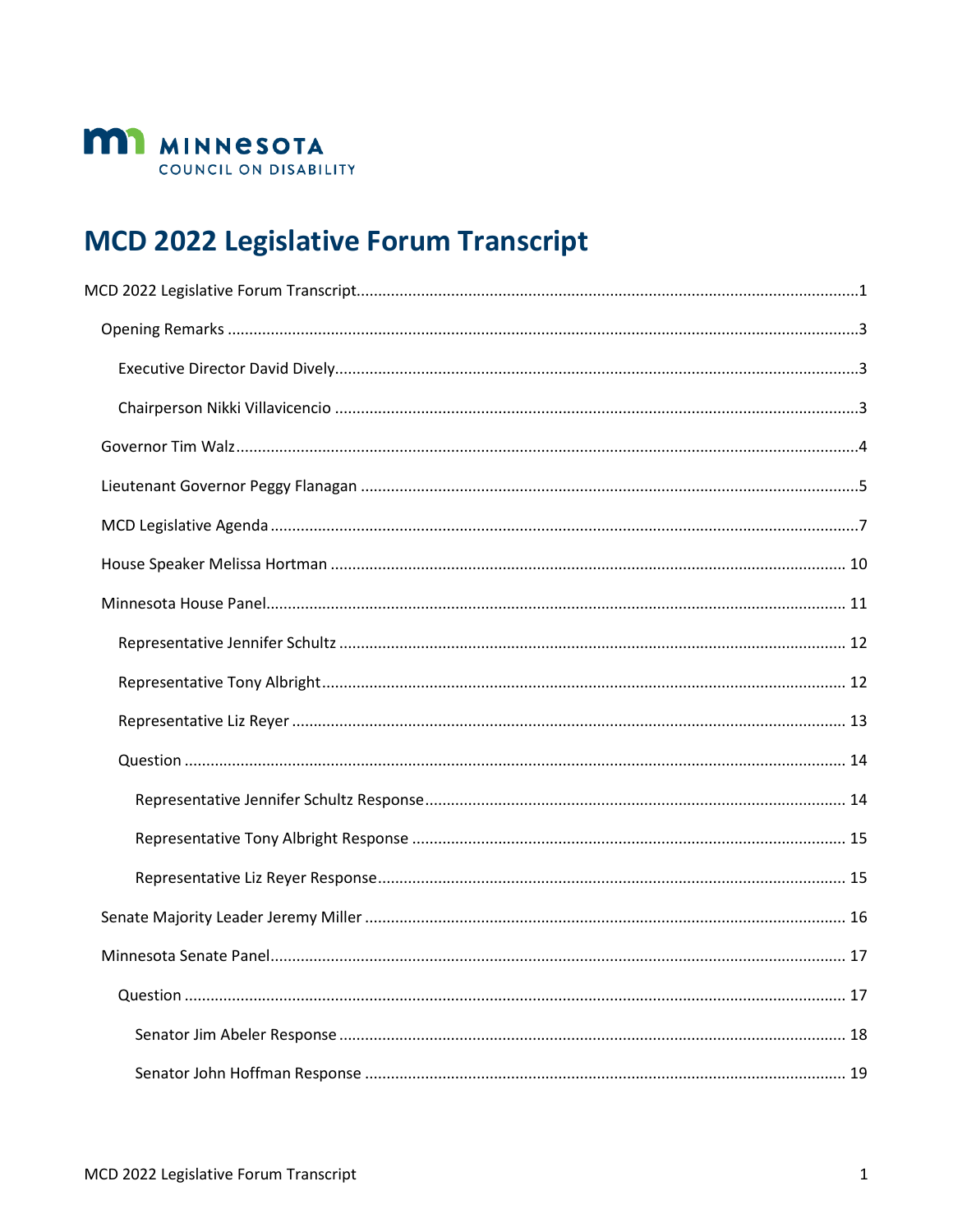| Kathie Leroy on the Right for People with Disabilities to Marry and Keep Disability Benefits 26 |  |
|-------------------------------------------------------------------------------------------------|--|
|                                                                                                 |  |
|                                                                                                 |  |
|                                                                                                 |  |
|                                                                                                 |  |
|                                                                                                 |  |
|                                                                                                 |  |
|                                                                                                 |  |
|                                                                                                 |  |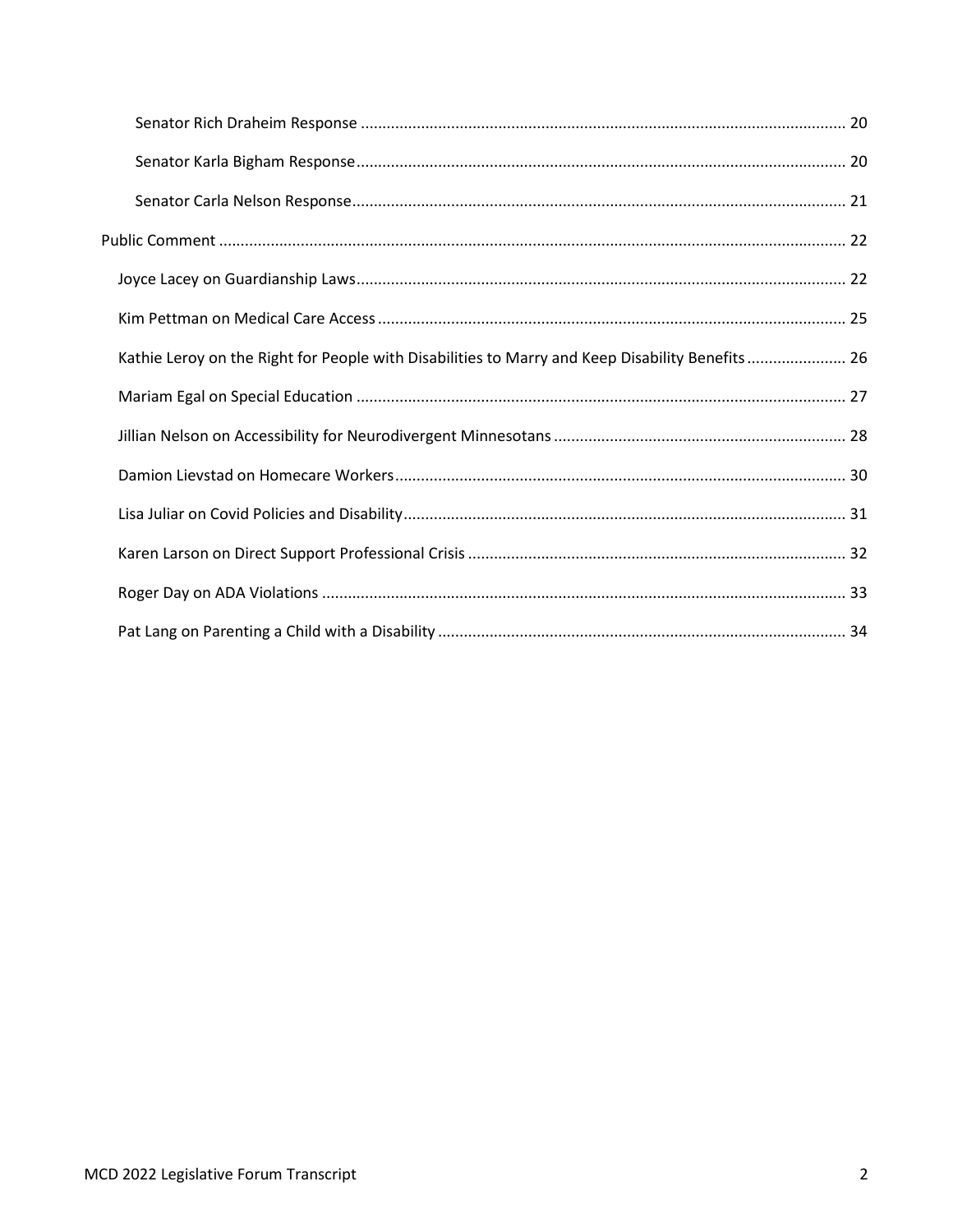**Disclaimer:** This transcript is based on a live script of the forum; therefore, there may be typos or omission of words. There might be language in this transcript that some could find offensive.

## <span id="page-2-0"></span>**Opening Remarks**

## <span id="page-2-1"></span>**Executive Director David Dively**

**DAVID DIVELY:** Welcome everyone! My name is David Dively and I'm humbled and honored to be the Executive Director here at the Minnesota Council on Disability. I want to take a moment to thank the staff, legislative leaders, state leaders, and community members who have all come together today to make today's event happen. Today's event features tremendous speakers and a very ambitious legislative agenda. This agenda will build our agency's capacity and the capacity of the community of people with disabilities that we represent and serve.

We are in a pivotal time in Minnesota. Covid is impacting Minnesotans with disabilities at a higher rate than the general population and it is reducing the ability to get the services and supports that people with disabilities need. Whether it's from staff shortages and congregate care settings or home-based services. At the same time Minnesota has a tremendous budget surplus that we can use to benefit the people who are in need the most.

So, what that means is that our elected officials and state leaders have a very critical role to play in our 2022 legislative session.

We're excited to be here today and I hope you are as well.

I'll now turn it over to our council chair Nikki Villavicencio. Thank you.

## <span id="page-2-2"></span>**Chairperson Nikki Villavicencio**

**NIKKI VILLAVICENCIO:** Good afternoon, Minnesota disability community! My name is Nikki Villavicencio. I use she/her pronouns, and I am the chair of the Minnesota Council on Disability. I have short brown hair. I'm wearing glasses. I'm wearing a green sweater. I have a blurred background today. And I'm thankful to be here with you.

I would first like to recognize all of the Council on Disability, the council members and our ex officio members. Thank you for your service and thank you for being here today.

Becoming chair during the pandemic has been quite the adventure, but the lesson learned is that society can learn a lot from seniors and people with disabilities.

Health care as a human right is more obvious than ever. That is why we must lean into our governor's message of unity to work on the issues of today and tomorrow.

I would like to introduce the governor and the Lieutenant Governor of Minnesota, Governor Tim Walz and Lieutenant Governor Peggy Flanagan. They will kick off our event and we look forward to hearing what they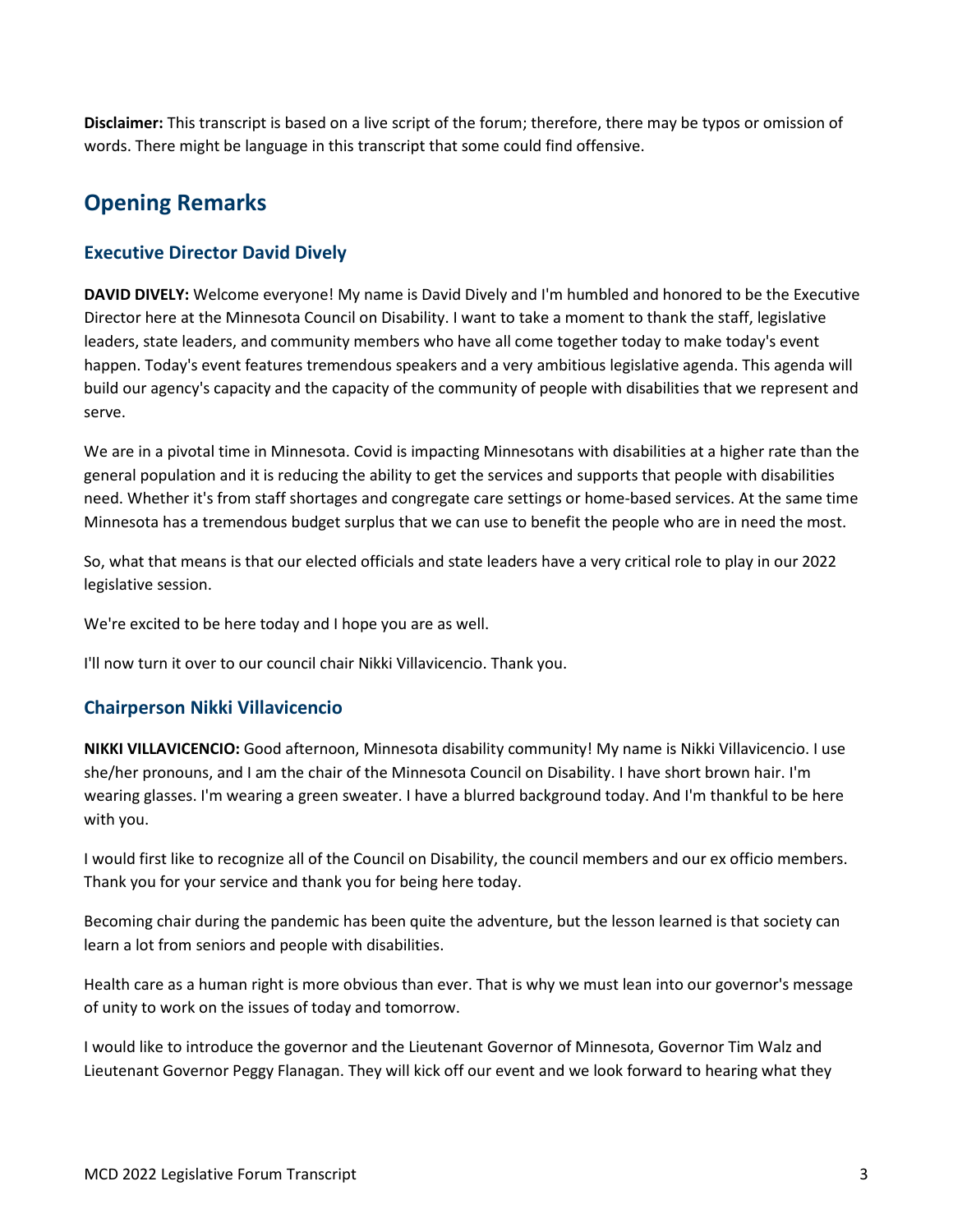have to say about the role of state government to serve Minnesotans with disabilities and their commitments to an inclusive fair and equitable Minnesota for everyone, including people with disabilities.

Thank you, Governor, and thank you Lieutenant Governor for coming, and I will pass the microphone on to you.

## <span id="page-3-0"></span>**Governor Tim Walz**

**GOVERNOR WALZ:** Well, thank you Madam Chair and thank you for everything you've done, and good afternoon to everyone who is on here today.

I certainly know many of you wish we could meet in person, but it once again makes us think about where barriers are pre-Covid, where they'll be post-Covid and how do we make sure inclusion is a part of everything we do?

I am Governor Tim Walz. I'm a 57-year-old white male. I have green eyes, very little hair. I'm wearing a maroon shirt and my background is the Minnesota and American flag in front of a window with the desk of some of my personal memorabilia.

I want to thank the Council on Disability, David and all the work you've done being incredible partners and resource and advocates for us during a time of Covid to understand exactly the things David said.

The issues that we had pre-Covid were exacerbated by the Covid situation, making it much more difficult. The issues of systemic ableism simply were more pronounced during covid as well as stigmas that arose, but what I will tell you is the focus on making sure every Minnesotan was cared for and protected was the focus of the Council and the focus of - I know - everyone on this call, so I'm grateful for that.

We've said all along Lieutenant Governor, myself, and others state government needs to be an example. We need to be an employer of choice and we need to set what is expected of things to happen in society.

We know again David was absolutely correct. Unemployment is double amongst people with disabilities. That is simply morally unacceptable, but it's economically unacceptable. Employers are desperate to get folks into the workplace.

State government has a responsibility to make sure we're providing the necessary tools and the ability for everyone and the incredible amount of talent and skills that is represented in the community. We need to put that to use.

Minnesota, we know, is when everybody can participate and everybody is part of the economic social and community activities. Everybody does better with that.

And I can tell you there's legislators on here and many advocates on this call that made the Connect 700 program a reality. Last year, state government employed 8.5% of state government workforce were peoples with disabilities. And I say that statistic - and I will start by saying - that is unacceptable still. We can do better. I am I'm glad we're making progress, but I want to be very careful. We cannot rest on our laurels.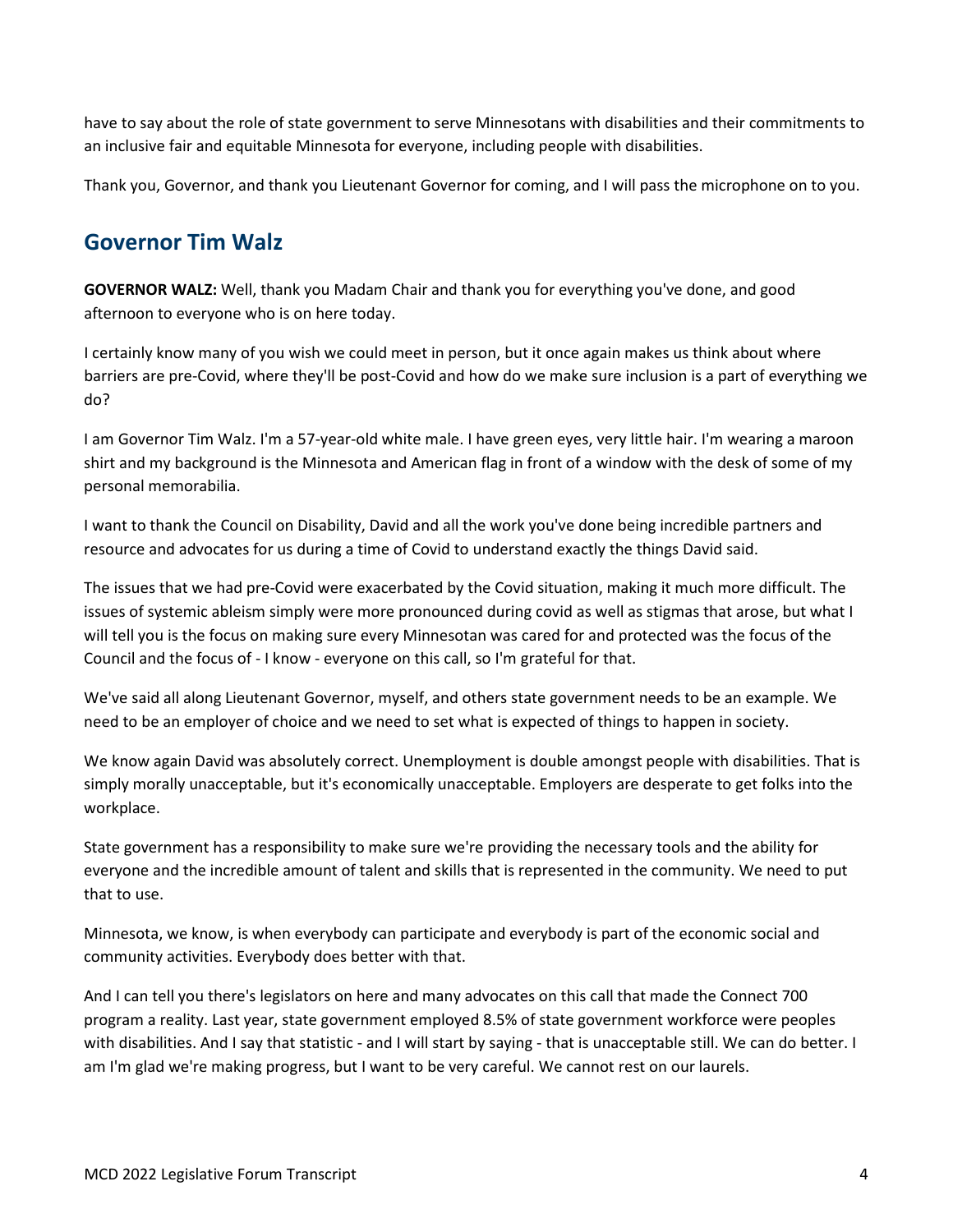We cannot say look at we've done better than we did in the past because the point of where we started was so far behind that the ability to catch back up was paramount.

So, I want to thank those legislators. I want to thank those advocates. I want to thank the folks on here who continue to expect better from both state government and private sector. And hold those of us in positions of responsibility accountable to make sure that results do matter.

I know there's going to be recommendations and I will echo madam chair's point and David's point.

This year gives us an opportunity to invest back in Minnesota to make sure that those who were most impacted by the pandemic are the ones that we look to - that we lift up those opportunities and I will echo the chair's point. Health care is a basic human right, and the ability of all Minnesotans to be able to access quality health care at an affordable rate is absolutely paramount. And there is nothing stopping us from making that a reality in the current financial situation where we're in. So, we look forward to advocating with you.

I know you have legislators on here and the good news is there's few things that are more bipartisan than the care of making sure the community is served correctly. We have champions across the political spectrum who want to get this right, and I know that those pieces of legislation HF2017 and SF1570 are based on the input of the people and the advocates on this call. We share your desire to see those outcomes.

That piece of legislation will work through and it will be improved upon by the members who are on here. And it's our desire, the lieutenant governor and myself, to see that piece of legislation come to our desk in a time when the Covid pandemic, we hope, is at a point where we can gather and sign that legislation into law and see the results that we know it can bring.

So, I thank each and every one of you. I hear loud and clear the expectations that results are what matter. That we can need to continue to work together and at a time when our financial situation allows us to invest those resources necessary. There'll be a desire to make sure that they are going to the programs and the movements that folks on this call, quite honestly, have spent a lifetime advocating.

So, I'm certainly glad to be with you, and I –

One of my great pleasures is to have a partner who understands this as well as anyone, Lieutenant Governor Flanagan.

## <span id="page-4-0"></span>**Lieutenant Governor Peggy Flanagan**

**LT. GOVERNOR FLANAGAN:** Thank so much Governor. Give me some jazz hands for some applause here.

But "bozhoo" (hello) everybody! Thank you so much for this opportunity to be able to join you today virtually. I am Lieutenant Governor Peggy Flanagan. I use she/her pronouns. I have brown eyes, brown hair that I'm wearing in a low bun. I'm wearing hoop earrings and a white sweatshirt top and my background is a green, yellow, orange, red, and blue art piece that looks a little bit like a Trivial Pursuit playing item from the game.

So excited to be here with all of you, so thank you so much for having us today.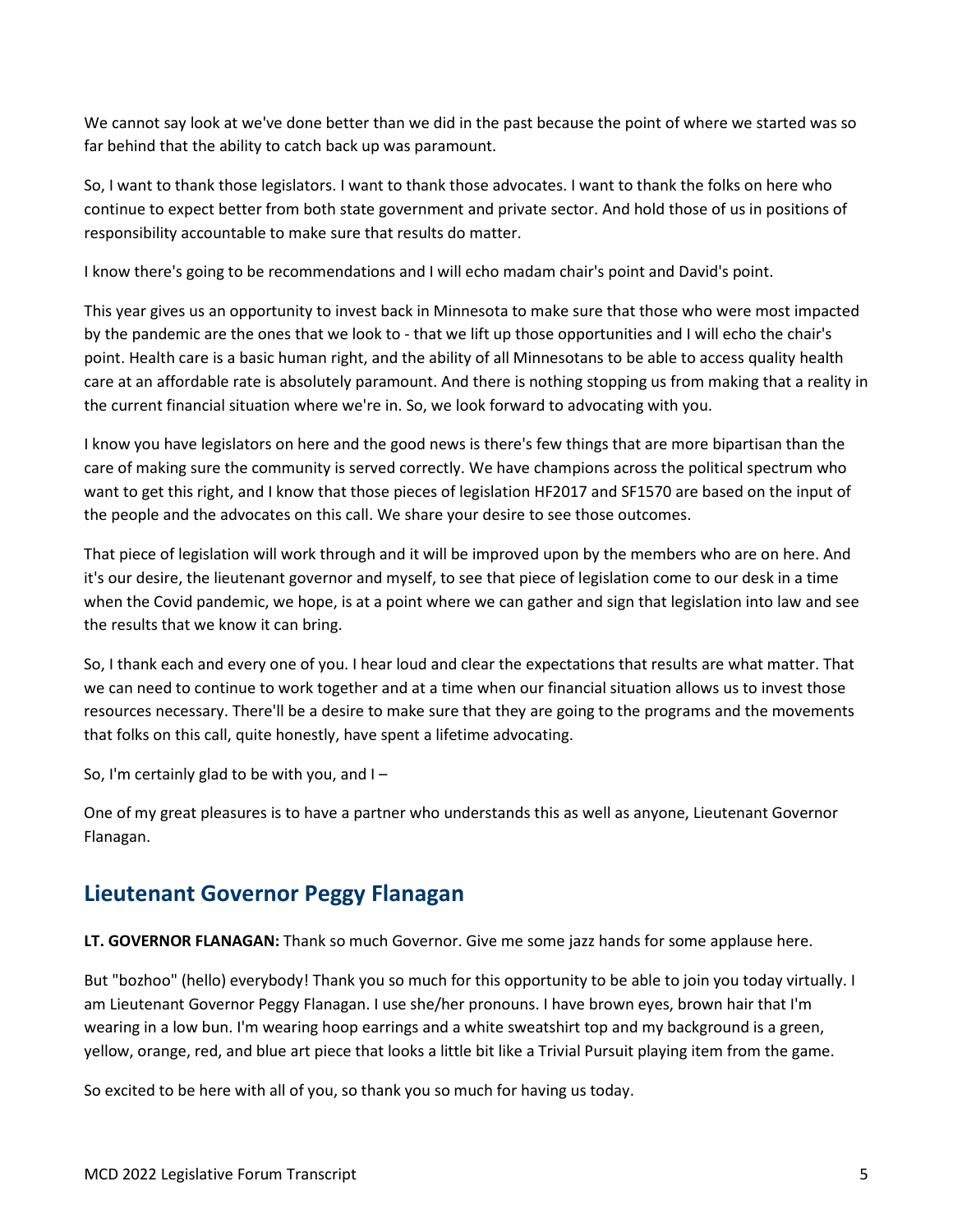To madam chair, thank you so much for your just continued leadership and to David, thank you for everything that you do and the MCD team. Your continued work inspires me and so many Minnesotans, especially in this moment that we've talked about. Your work is more important now than ever before.

And as we enter into 2022, we will mark the 32nd anniversary of the Americans with Disabilities Act. And in order to make those lasting and effective changes, it is important to have Minnesotans with disabilities at policymaking tables and serving in leadership positions within state agencies. I'm not telling you anything that you don't know but when we center the lived experience of people with disabilities and make state government more accessible, we are helping to improve the lives of all Minnesotans, and having the Minnesota Council on Disability as part of our administration has been an incredibly important part of creating a more equitably supportive state, frankly, for everyone.

Which brings me to my next point which is how important the Minnesota Council on Disabilities has been to our state's COVID-19 response. We know that black, indigenous, and people of color along with people with disabilities are at greater risk for complications from COVID-19, and the intersection of those identities impact our ability to make sure that we're getting the kind of support that we need.

And we know that these communities, our communities face heightened difficulties when seeking regular care and services that they require when we are not in a pandemic.

So, I am so grateful for David for representing MCD on the community resiliency and recovery work group in 2020 and just his continued participation as an external advisor. David and the other external advisors' input to the development of our vaccine outreach plans, vaccine distribution plans were just critical to how the state was able to reach more Minnesotans with opportunities to receive the vaccine as it became available in 2021 and that work continues.

It helped with the creation of mobile vaccination clinics often stood up in partnership with community partners on the ground, and these mobile vaccine clinics were able to reach Minnesotans across the state, better meeting people where they are and had options, and over half we of the folks that we are able to reach with these services were Minnesotans with disabilities and that work would not have happened without MCD.

And in order to continue this work we need to make sure that we are hearing directly from people with lived experience. The governor mentioned it before, but it bears repeating that people with disabilities make up 20% of the total population, and while we are seeing an increase in the number of employees hired, we absolutely can do better.

And as the governor discussed as well, the Connect 700 is the only affirmative action program for people with disabilities in the state of Minnesota and our government. So, people with disabilities aren't involved in state government they are often overlooked in policy. Connect 700 can help ensure that people with disabilities are not only at the table but are also at the head of the table and that is our role and our goal. So, I agree that we must make state government a good place for all Minnesotans of all backgrounds, including those living with disabilities.

And as someone who is a first in this role, I know a little something about clearing a path and that is what our responsibility is.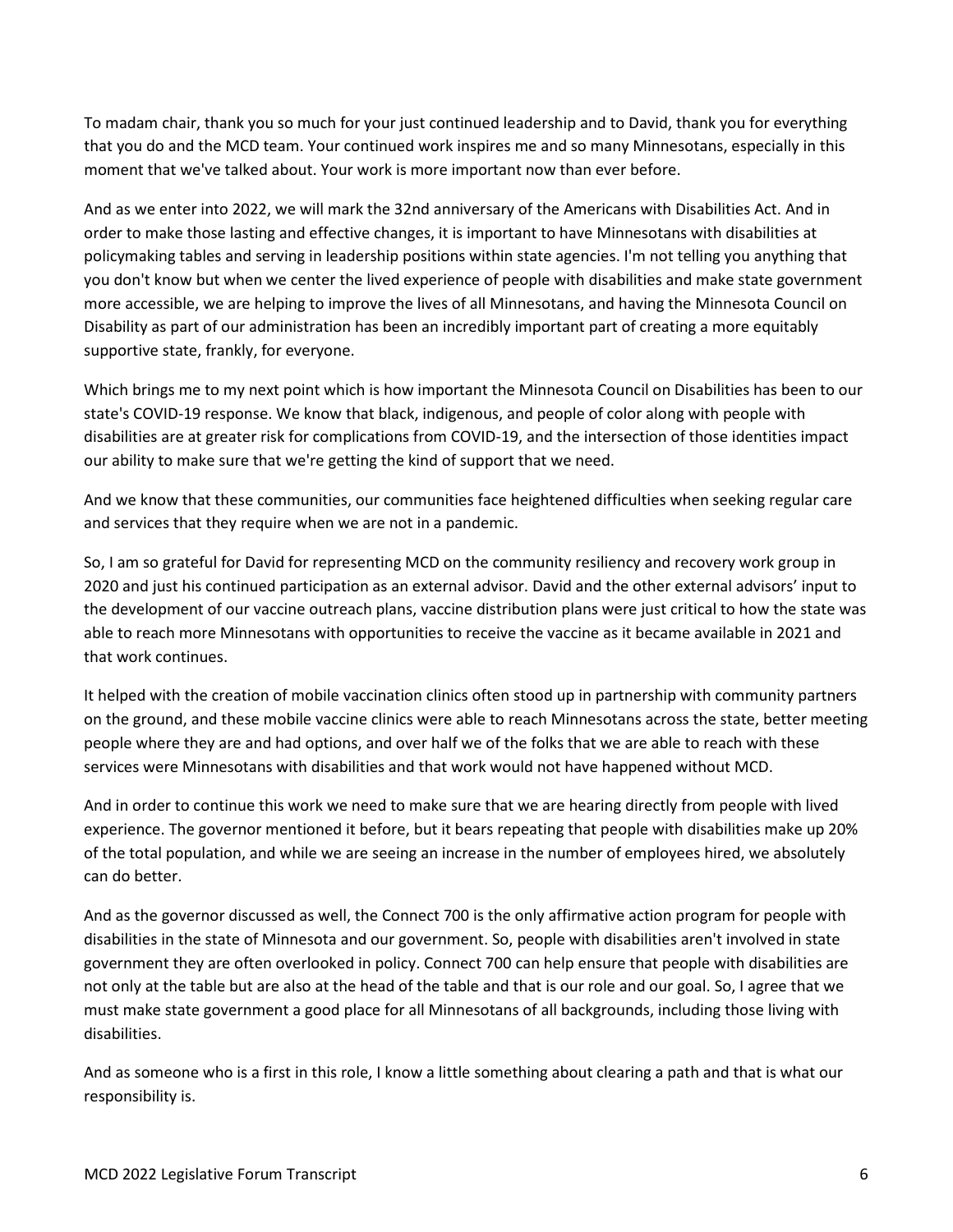So, I'm grateful for the work of the Advisory Task Force on State Employment and Retention of Employees with Disabilities as well. And creating an inclusive workspace workplace for all is –

Continues to be part of our strategic priorities of equity and inclusion.

And a few weeks back I was at a different table, a virtual table, with a group of students where they asked how they can continue to stay involved in ensuring social justice as part of the policy-making process. And that's why I'm super excited that we've got our legislators who are here as well, and I told them that there's opportunities and spaces if these spaces aren't accessible that they should work with their school administration to help create that space. And I'm here to tell you that that piece of advice also exists of course outside of school settings and that is why so many of you are here today. We have an important role in breaking down barriers and developing a more equitable Minnesota for everyone.

And I know that the last 21 months have been incredibly difficult. I just want to say that you know we are holding that many of us have experienced either have been impacted by Covid ourselves, have experienced the loss of a loved one and know that it has we are continuing through this process, and collectively are experiencing a lot of trauma.

And so, I just want to encourage you, as you continue to do this advocacy work and continue to simply live your lives, to be gentle with yourselves, with each other. And know that the work of the Council on Disability I think is the model of how we care for each other in this moment and how we do the work.

So, "gichi-miigwech" (big thanks) for all of the work that you have done and all of the work that we will be able to do together. Thank you so much for having the Governor and I today. We really, really appreciate it.

**DAVID DIVELY:** Thank you so much Governor Walz and Lieutenant Governor Flanagan for your words.

Well, I just wanted to briefly mention something that I think would be important to note is we want to show appreciation for the 5% increase for expedited funding under DHS' emergency powers to support services for people with disabilities in home and community-based services and congregate care settings.

And we're going to continue to advocate for that Olmstead civil rights goal like giving people a true choice of where they want to live in the community settings that they want to live in, and we will continue to advocate to ensure folks with disabilities have the funding and ability to live independently. And we hope that the governor's administration and then DHS positions will continue to support that goal.

And so, we appreciate that you saw that coming and we want to celebrate and recognize those efforts to increase the service providers that we desperately need. So, thank you!

All right, at this moment I'll pass it over to Trevor.

## <span id="page-6-0"></span>**MCD Legislative Agenda**

**TREVOR TURNER:** Hello everyone! My name is Trevor Turner and I want to thank you for coming to the Minnesota Council on Disability legislative forum.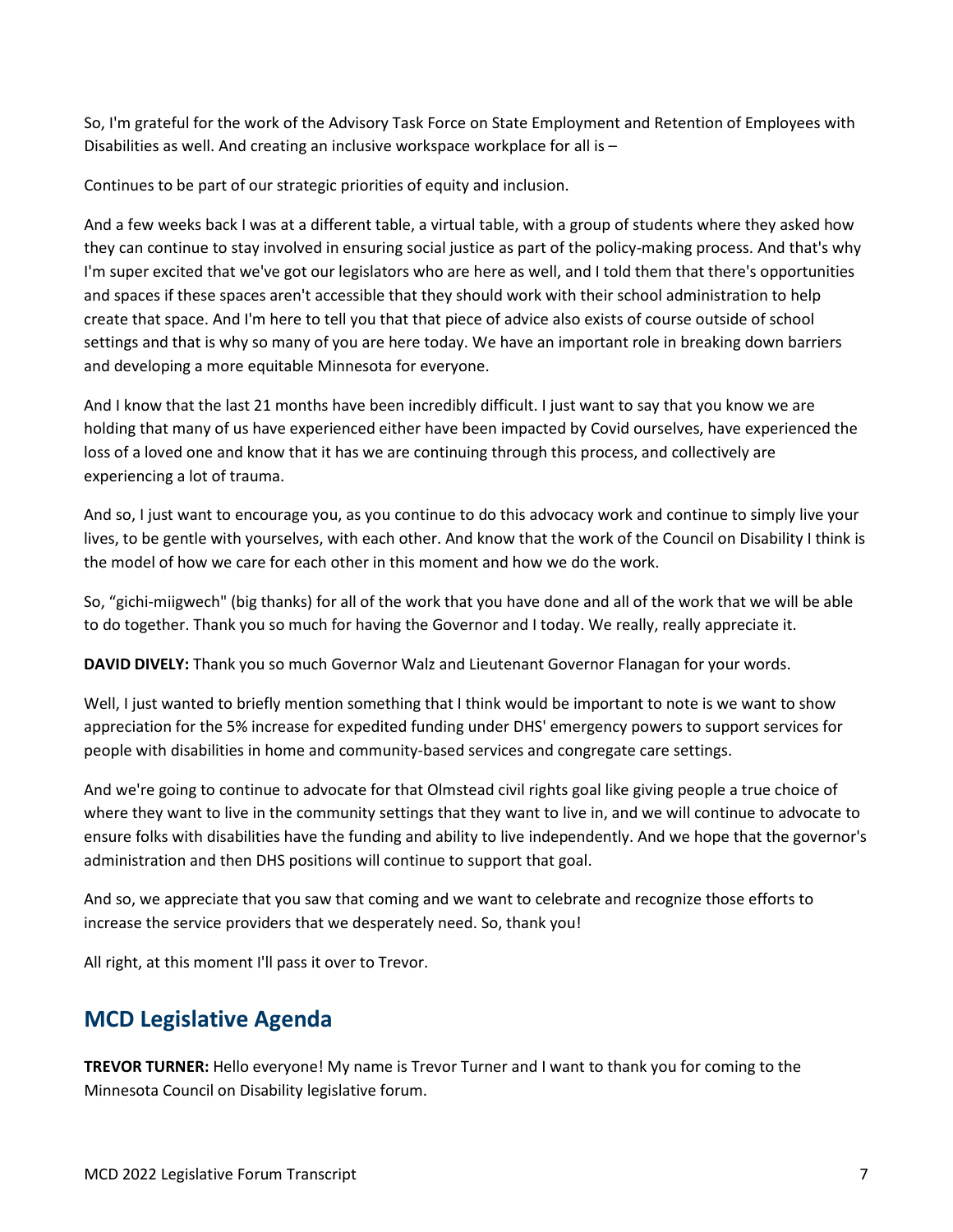I am the Public Policy Director for the Minnesota Council on Disability. I am a man of European-descent, dark blonde hair, and blue eyes. I use he/him pronouns, and I'm wearing a blue shirt with a striped tie and a blue jacket. My virtual background is an aerial shot of the Minnesota Capitol building.

Today, I'm going to be talking about the Minnesota Council on Disability legislative agenda, and you can find the full agenda on our public policy webpage at [disability.state.mn.us.](https://www.disability.state.mn.us/) Again, that's disability.state.mn.us.

The Minnesota Council on Disability will be pursuing a new legislative agenda for the 2022 legislative session. This agenda was approved by our Council members unanimously last December under the theme of "Capacity Building."

For MCD to fully execute its statutory mandates, our state agency must be adequately staffed and have the resources to represent and advocate for the over 1 million Minnesotans with disabilities.

The COVID-19 pandemic has had a dramatic impact on Minnesota's disability communities. Minnesotans with disabilities experienced higher risks for severe disease and death relative to other Minnesotans. Our community is experiencing major disruptions in critical services, healthcare, education, employment, transportation, and more. For many in our state, the pandemic is a disruptive inconvenience but for Minnesotans with disabilities, the pandemic is drastically altering our livelihoods from which it will take years to recover.

As pandemic fatigue has set in across the state, Minnesotans with disabilities are experiencing a cavalier disregard for our lives from many of our fellow Minnesotans through a rebuke of COVID-19 mitigation measures meant to protect the lives of the most vulnerable. Despite the challenges, the Minnesota Council on Disability is working tirelessly to help our community weather the pandemic and ensure our state officials do not forget Minnesotans with disabilities.

Our staff has been deployed to the State Emergency Operation Center, is acting as disability advisors to our state agencies, are organizing coalitions to pass critical legislation, and are serving as unrelenting advocates for the disability communities in Minnesota.

The challenges and barriers Minnesotans with Disabilities face existed long before the COVID-19 pandemic, and those challenges and barriers were highlighted and exacerbated over the past two years. The pandemic has also shown how critical it is to have a fully prepared, well-staffed disability agency in times of crisis.

The Minnesota Council on Disability is one of the few representatives of over a million disabled Minnesotans in our state government. Our agency does a lot with very little. Still, our capacity is limited, and we are challenged to effectively execute the extensive mandates in our founding statutes. Therefore, the Minnesota Council on Disability will be advocating to expand our capacity so that we can serve Minnesotans with disabilities to the fullest extent that our community is guaranteed under Minnesota Statutes.

MCD represents and advocates for over 1 million Minnesotans with disabilities and each and every one of those Minnesotans has a story to tell and an issue to be solved. The diverse nature of the disability community means that our issues are vast and complex.

With new leadership beginning in 2020, we performed an audit of our founding statute and concluded that we would need dozens of employees to adequately carry out the statutory mandate. We have 8 employees and are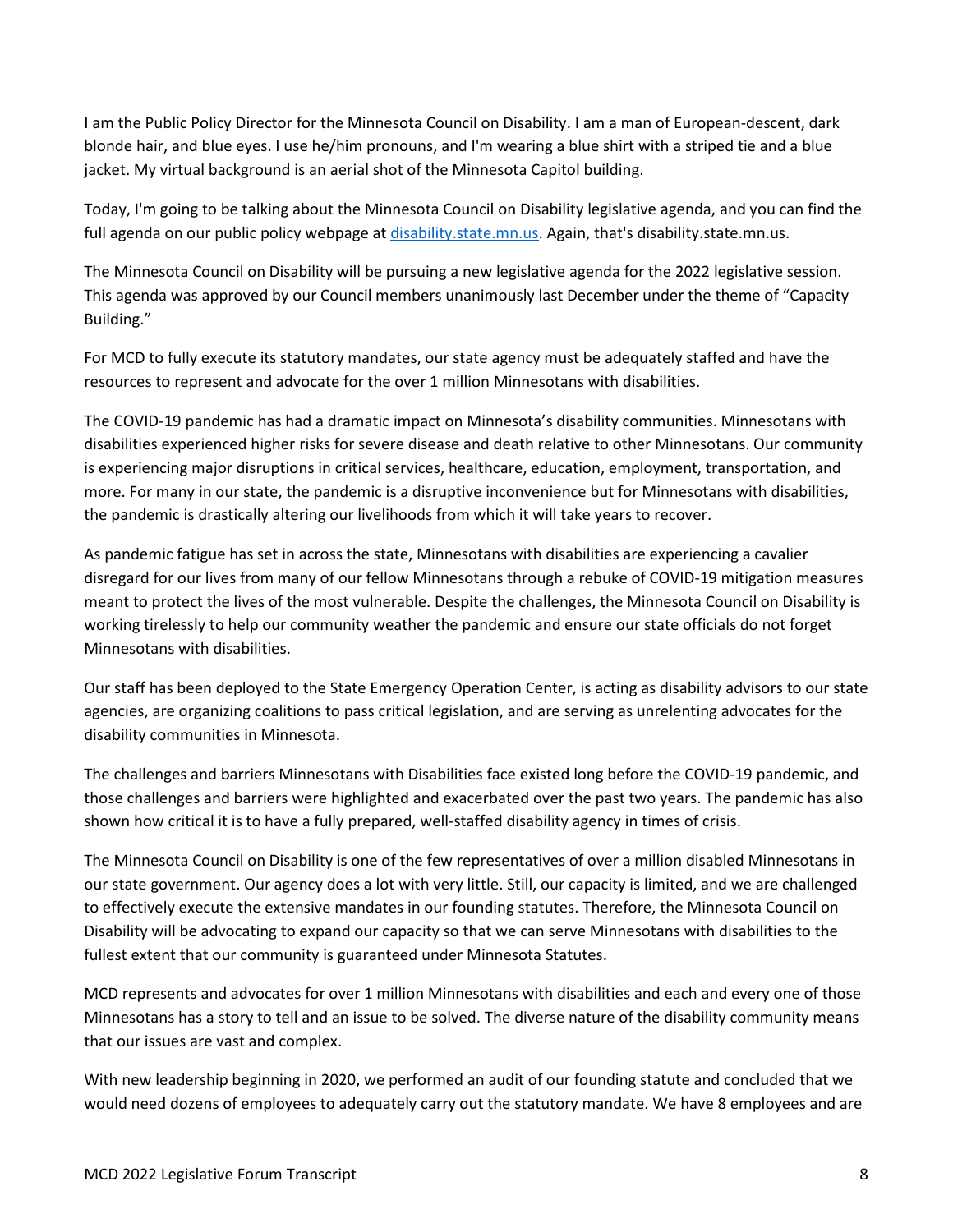unable to hire more with our current budget. Since 2004, MCD experienced several budget reductions which has limited or reduced our capacity and MCD budget has not kept up with costs of living and inflation over the past 30 years.

Minnesota's cabinet agencies often rely on MCD for our policy and technical expertise and with increased capacity, MCD could serve all of these agencies as well as provide services and support for the public. With current staffing levels, MCD often must choose between advising our state government or providing programming for the public, despite our statutory mandate to do both.

MCD is also the only independent state agency that represents all Minnesotans with disabilities in our state government and we ask that our elected officials support our agency so that we can support our community.

But even with an increased budget, we cannot do it alone. We need more people with disabilities servicing in our state government. In 2014 employees with disabilities only represented 3% of the state government workforce, despite 20% of Minnesotans having a disability. At this time Governor Mark Dayton issued Executive Order 14-14 which attempted to infuse the state Connect 700 affirmative action program for people with disabilities with more resources, accessibility, and enforcement authority. It also gave oversight powers to the Disability Agency Forum.

The Connect 700 program allows people with disabilities to choose an alternative hiring path from the traditional competitive hiring process by working in the position for 700 hours to demonstrate the competency and ability to do the job.

By 2019 disability representation among the state government's workforce rose from 3% to 7%, suggesting progress from Governor Dayton's executive order. However, due to limited data on disabilities, it is unclear how many of those employees with disabilities were new hires or the existing workforce aging into disability status. Another uncertainty about the success of the program came from the media reporting, and an internal study revealed that more than half of employees with disabilities resign from their positions within the first year. Many of those employees cited hostile work environment, discrimination, and inadequate workplace accommodations.

Governor Tim Walz issued Executive Order 19-15, which established a goal to raise disability representation in the state's workforce from 7% to 10% and ordered all state agencies to create plans on how they will hire more people with disabilities.

Provisions in the 2019 State Government Omnibus bill also created the State Employment and Retention of Employees with Disabilities Task Force, which was made up by different disability agencies, councils, and commissions. They were tasked with investigating the issue and providing recommendations in a report to the State Legislature by February 2021.

The Minnesota Office of Management and Budget also contracted an internal investigation led by the Wilder Foundation.

The Minnesota Council on Disability is leading efforts to increase disability representation in the Minnesota state government workforce. We believe that more disability representation in our state enterprise system, especially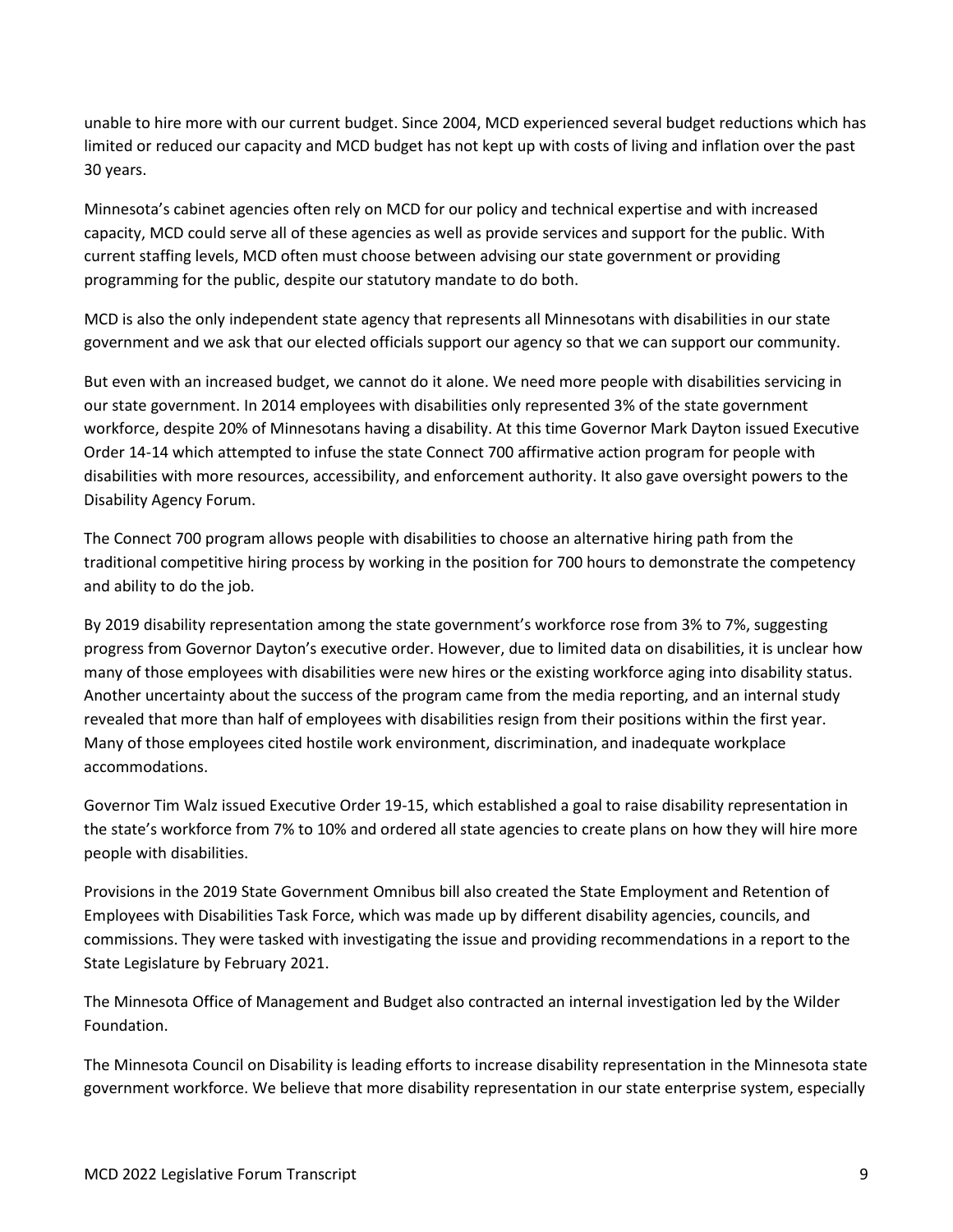those in leadership positions, will lead to more informed decisions being made around state disability services and policies.

The Minnesota Council on Disability worked with several legislators to introduce SF1570 / HF 2017, which would codify the recommendations made by Advisory Task Force on State Employment and Retention of Employees with Disabilities by revising Minnesota Statutes. These bills would demonstrate the State of Minnesota's commitment to the hiring, retention, and advancement of people with disabilities by modernizing outdated and potentially discriminatory language, creating more clarity and consistency on disability employment policy, training/educating hiring managers, providing support structure for employees with disabilities, and adding capacity for essential equity work.

Minnesotans often face difficult or even insurmountable barriers in both finding and maintaining employment, and the state of Minnesota is no exception.

The state also does not have adequate disability representation in its workforce and far too often policies that have a great impact on Minnesotans with disabilities are being decided by a small group of non-disabled policy makers. Minnesotans with disabilities need not only our voices to be heard, but a seat at the state governing table.

These are "Nothing About Us Without Us" bills which would require more consultation with people with disabilities and those who are disability employment experts. Increasing disability employment and retention among the state government workforce creates a pipeline of future leaders and policy makers in our state enterprise system. When Minnesotans with disabilities are making the decisions in our cabinet agencies, the disability community in our state will be better off.

And with that, it concludes my presentation and now we will have a chance to hear from our legislators through our panel. But first I would like to... we're going to hear from Speaker Hortman. Is she available?

## <span id="page-9-0"></span>**House Speaker Melissa Hortman**

SPEAKER HORTMAN: Yes, I'm here.

**TREVOR TURNER:** Hello and welcome, Speaker Hortman.

**SPEAKER HORTMAN:** Thank you! Good afternoon! I'm Melissa Hortman. I'm the speaker of the Minnesota House of Representatives. I'm a white female. I'm 51 with blonde hair and glasses. I'm wearing a blue shirt and a black jacket, and I have my background blurred.

It's great to be with you here today. I'm appreciative for the invitation, and I hope that you're all staying healthy and safe as we move through the omicron surge.

This forum is really important but even more important is all your activity in the legislative process. As Minnesotans, we care about each other, and we believe that all Minnesotans deserve the opportunity to be safe healthy and successful. We believe in equity, equality, and opportunity for all. Easy to say, hard to do. And that's something we strive for every day at the Minnesota legislature.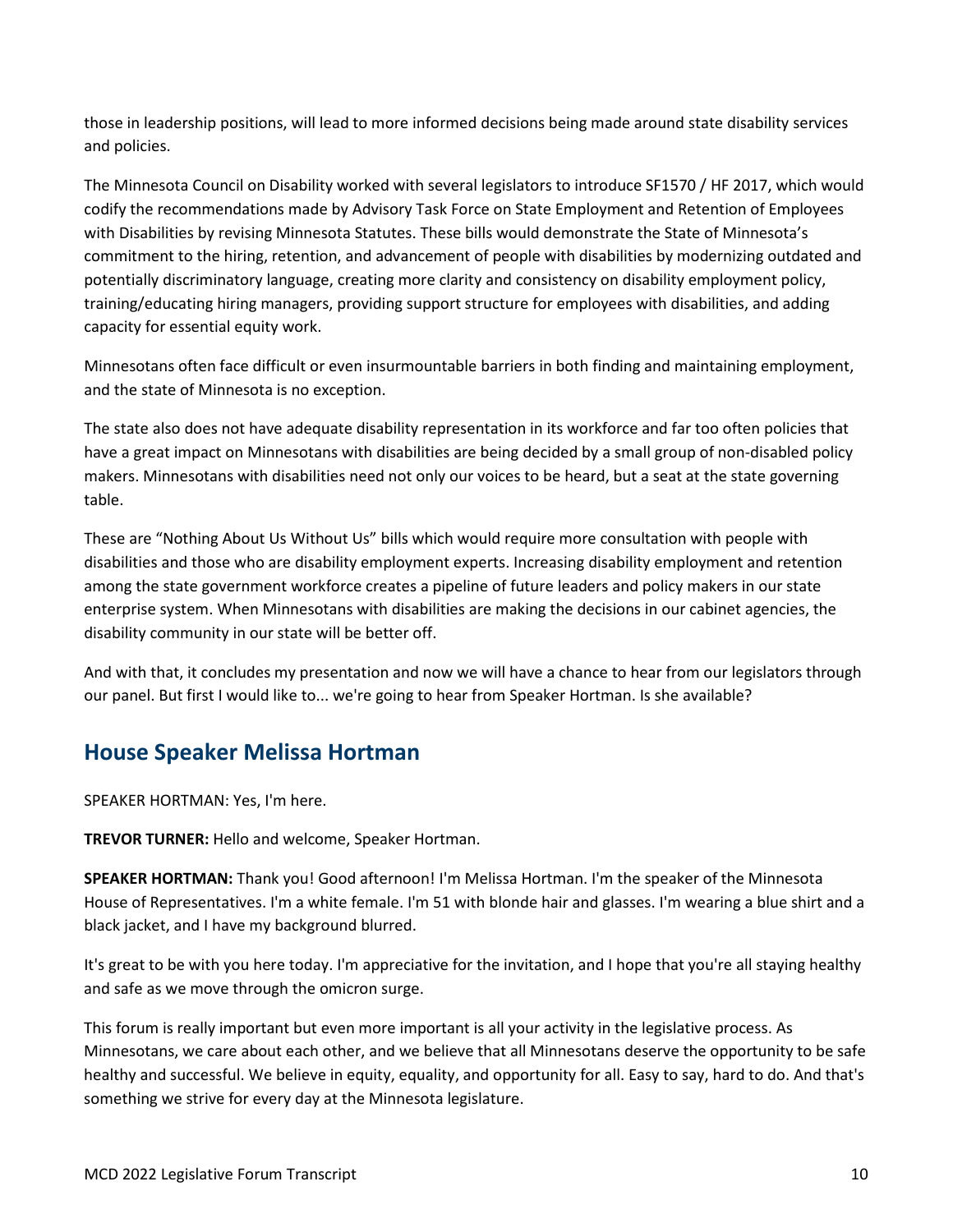I know you have some really great legislative panelists after me and we're running a little behind time so I will be very brief.

I'm proud of the work that we did last year in the budget including ratifying the SEIU contract and raising wages for personal care assistants. Significant dollars were advocated were included for home and community-based services. We increased their rates for intermediate care facilities, developed a pilot program to assist parents with disabilities in childbearing tasks, Phase 2 of Waiver Reimagine, and much more.

We know that there is much more work to do and it's critical that we do not leave anyone behind during this pandemic. We are committed to supporting Minnesotans with disabilities their families and those in the disability services community.

Our projected budget surplus gives us an opportunity to make meaningful investments on addressing the challenges that people are facing every day and improving their lives, including the areas outlined in your legislative priorities like broadband access, affordable housing, affordable care, inclusive education, access to mental health services, and so much more. There will be some very stark choices about how we choose to invest the projected \$7.7 billion surplus.

Some folks have come through the pandemic relatively unscathed. Some corporations are making more money than they ever have, and some workers have suffered only minor inconveniences by working from home.

As we work to invest the state's \$7.7 billion budget surplus, DFLers in the Minnesota House of Representatives are going to be focused on Minnesotans who have had the toughest time coming through the pandemic and making sure that they have the resources they need to thrive as we move forward and hopefully move beyond this pandemic.

We have some outstanding leaders and champions in the legislature, and we are excited to work with you this session to try to make progress on many issues. Please continue to share your personal stories and experiences with us.

We all know that budgets are moral documents. It's not about numbers on a sheet of paper. It's about people's lives and what we can do to impact people's lives and hearing those personal stories and those personal experiences is really helpful to us as we try to make the best decisions at the state capitol to serve the people of Minnesota.

Thank you for inviting me to be here, for hosting this event, and for all you do to advocate for Minnesotans with disabilities.

## <span id="page-10-0"></span>**Minnesota House Panel**

**TREVOR TURNER:** Thank you, Speaker Hortman.

We appreciate you coming to speak to us and now we're going to bring up our legislative panel for the House.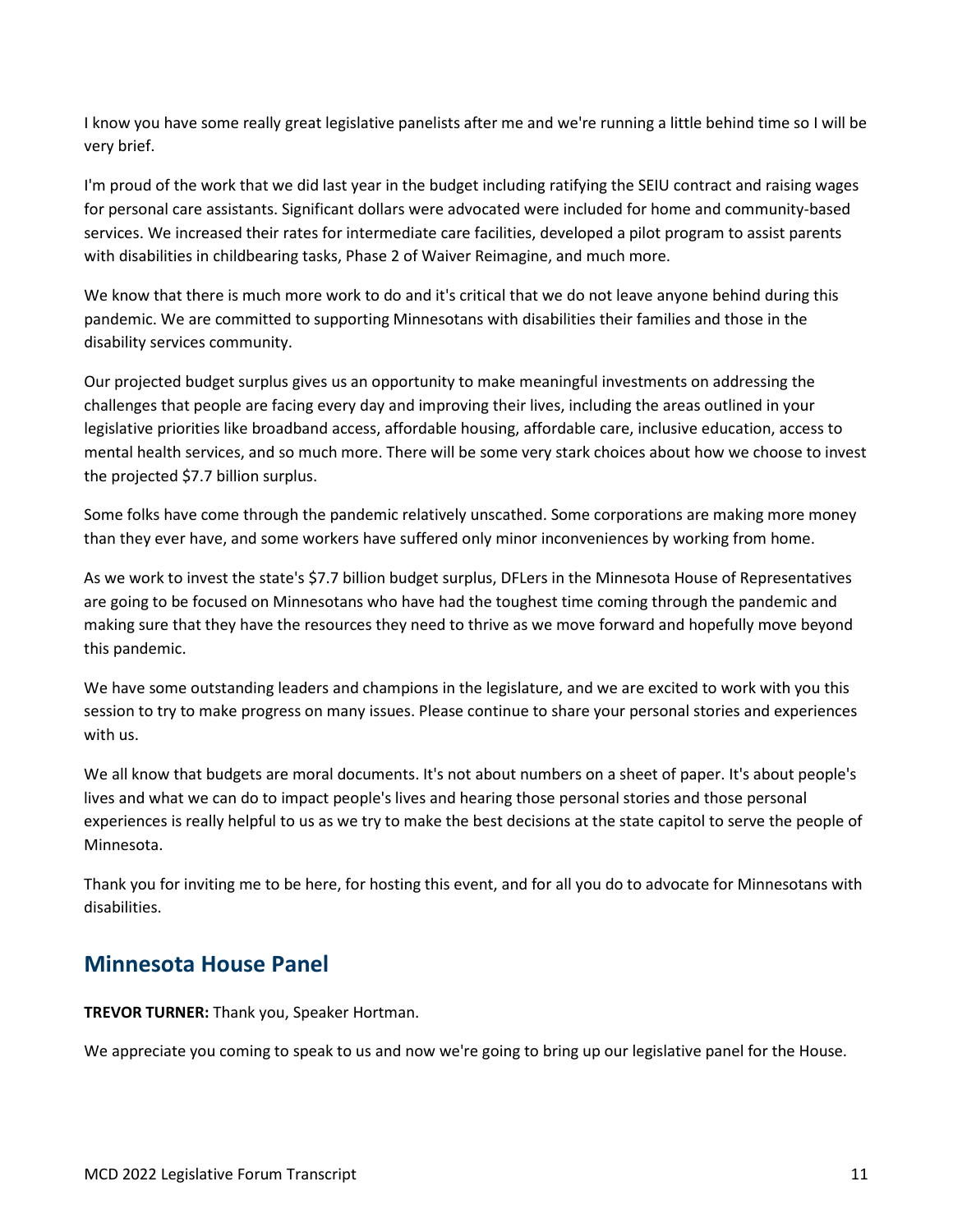We have Representative Schultz, Representative Reyer, and Representative Albright. Representative Hamilton was going to be on the panel as well, but unfortunately had a family emergency, so we will wish him and his family well and we'll continue with our panel.

So, we'll go ahead and get our panel spot-lighted up and then after that I will throw it over to... since Representative Schultz is first, I will throw it to her once everyone is spotlighted to introduce herself and what district are you representing and why did you agree to come here today.

## <span id="page-11-0"></span>**Representative Jennifer Schultz**

**REPRESENTATIVE SCHULTZ:** Well, thank you, Trevor. I just want to thank everyone for being with us today and sharing your stories that will come later.

I'm Jen Schultz. I'm a state legislator serving in my fourth term in district 7A, which is the east part of Duluth, and I'm a middle-aged white female with blonde hair. I go by she/her pronouns, and I my background is my home office with a picture winter window that overlooks Lost Creek and Duluth.

I chair Human Services Finance and Policy this session, and I was very excited to work hard with my colleagues in the House on the DFL side and my Senate counterparts on an incredible historic Health and Human Services bill. So, we're very proud of the work we accomplished last year; although, we know that there is a lot of unmet need, and so, I'm here today to learn about what your needs are that continue. I also want to be a strong advocate and champion for your community this year and into the future.

We do have a small budget surplus, and I definitely want to make sure that we invest where there are unmet needs. Some of my colleagues would like to see that returned in a tax cut. I know that we have bigger investments to make that will have a bigger impact on the lives of people of Minnesota, and I hope that my colleagues will join me in prioritizing those needs and invest, making those key investments that will help people who have been negatively impacted during covid and who have struggled even prior to Covid.

So, I'm proud of the increase in the wages for PCAs. I'm proud of the work we did on the DWS formula.

I'm very happy that we're able to invest the federal money from the Biden administration and home and community-based services. But I also realize there's a lot of work that we still need to do.

So, thank you for inviting me. Appreciate it.

**TREVOR TURNER:** Thank you Representative Schultz. Representative Albright.

## <span id="page-11-1"></span>**Representative Tony Albright**

**REPRESENTATIVE ALBRIGHT**: Thank you, Trevor. My name is Tony Albright. I represent Prior Lake and Jordan. I am a middle-aged white male. If you think about Santa Claus, that's basically my picture. White beard, white hair. My background is actually of the ice welling up on shore along the north shore of Minnesota.

I want to thank you and your staff for inviting me here today and for the conversation. I think it's probably one of the most important conversations that this legislature going forward into the next several months needs to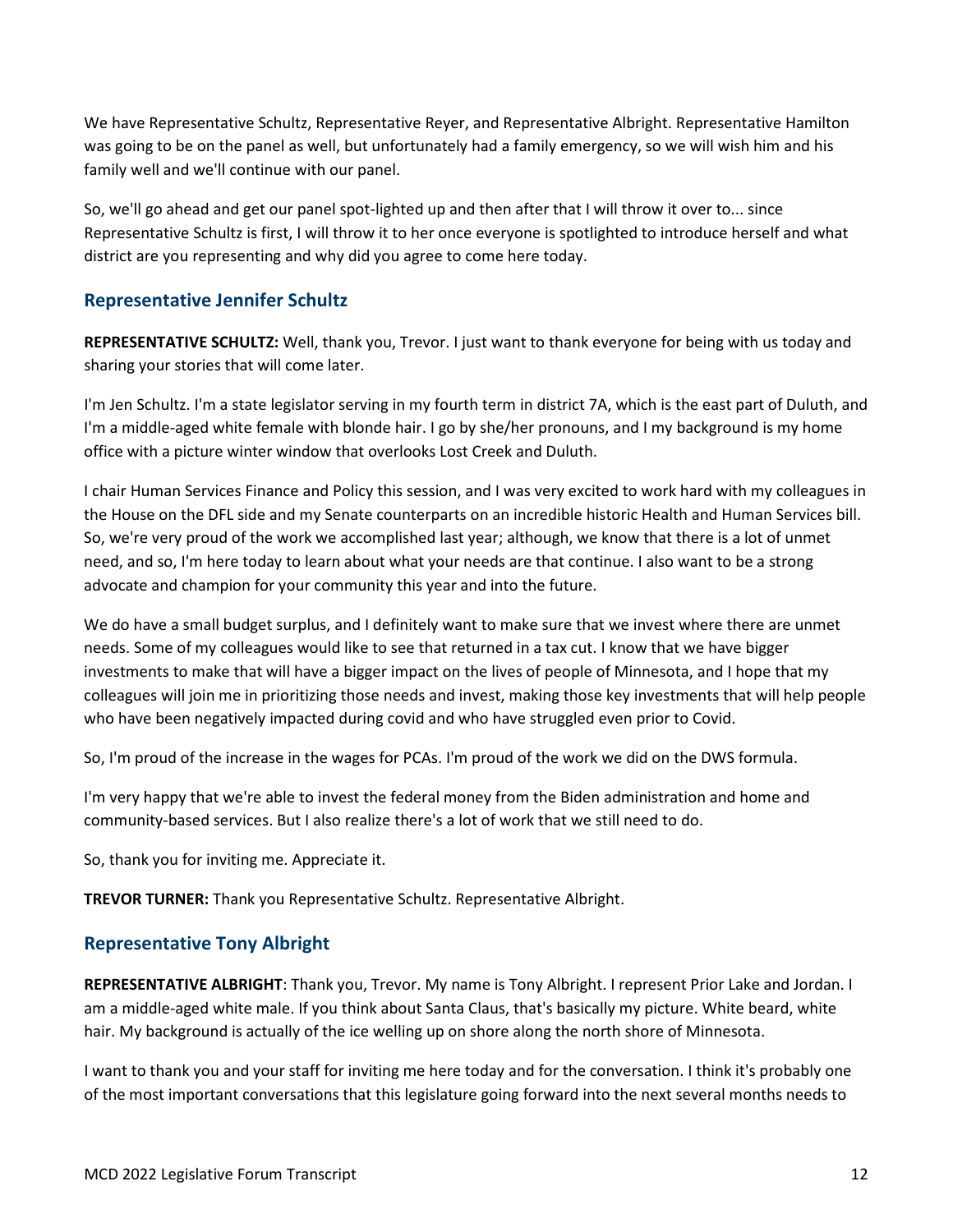have. And the reason that I say that is because of the isolation that we've all faced over the last several months with regard to an inability to share one another's difficulties with one another in a three-dimensional way.

Our legislature has been isolated from our constituents and isolated from those that come to the Capitol for a number of months for reasons that have been shared previously but that that needs to change. We deal best when we're in a three-dimensional arrangement where we can see the expression on people's faces, to see the expression and the faces of the people that are really in need of our services.

While it is true that with this state is experiencing a surplus currently, I would remind people that the disability landscape has changed as well. And I would dare say that investments as they have been called in a one-time fashion only really rectify maybe the symptom of a broader problem, and I would be my hope that this legislature really take a look at the true problem, and rather than make investments of a short-term variety that might be disappointing later when future funding is not there, to really look at the line items of the programs and the services provided to those that are in the shadows of life, if you will. That we provide meaningful services, supports and opportunities to those for the long term.

This is a visionary topic I hope we don't get lost in the numbers when we're talking about the future lives and careers of those that we serve through your organization.

So, thank you and I look forward to the conversation.

**TREVOR TURNER:** Thank you Representative Albright. Representative Reyer?

## <span id="page-12-0"></span>**Representative Liz Reyer**

**REPRESENTATIVE REYER:** Thank you so much. I'm Representative Liz Reyer. I represent Eagan, House district 51B. I use she/her pronouns. I'm a white woman in my 60s with short blonde hair, blue eyes, and black glasses. I'm in my home office with a blurred background, and I'm wearing a black jacket green sweater and a colorful green and red scarf.

First my thanks to the Minnesota Council on Disability for hosting this event today and especially for your advocacy for people with disabilities. I'm honored to be here today, and I wanted to attend in order to affirm my commitment to work on behalf of the disability community and to learn from all of you.

I ran for office out of a commitment to work for equity and to address structural and social disparities that limit opportunity for too many Minnesotans.

One of my earliest conversations while still a candidate was with Executive Director David Dively, and then as a representative I've had the honor of carrying legislation to support legal protections for workers with disabilities last session. We passed a bill that explicitly included interactive process as part of making reasonable accommodations within the Minnesota Human Rights Act.

I also chief author to bill HF2017, which we've heard about a couple of times today, to implement recommendations from the task force report, strategies for attracting and retaining state employees with disabilities.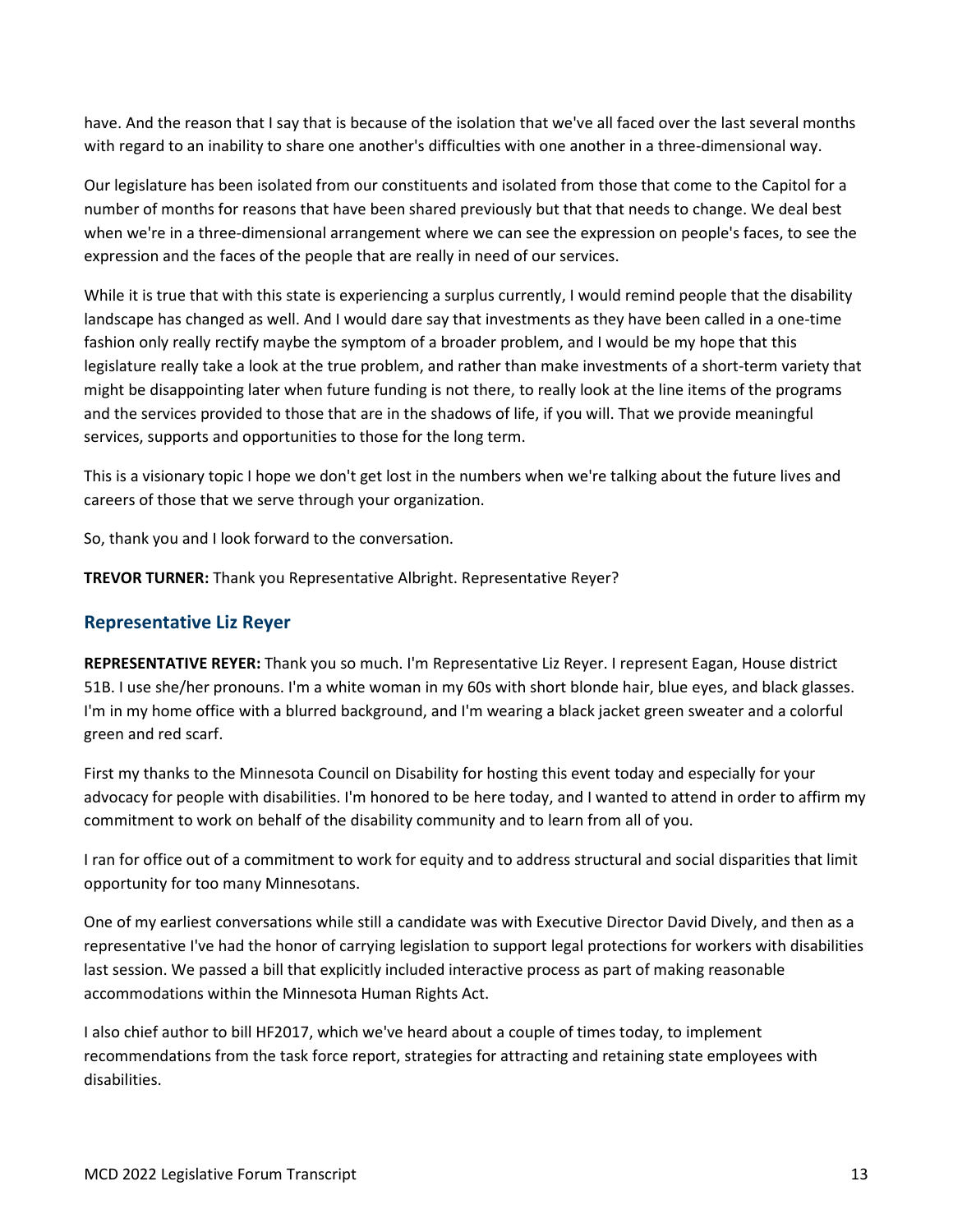Our state should lead and right now we fall short as an employer for people with disabilities. This harms all of us. Our state will benefit from proportional disability representation across our state system. This bill did not move forward last year, and this is the year we will get it heard and we will get it passed.

The Council has outlined a powerful legislative agenda, and I thank Trevor Turner for sharing that today. I'll just touch on a few other items from that agenda.

I fully support expansion of the Council's budget in order to be able to meet their statutory mandate, and even more importantly, to do the good work that is needed to support cabinet agencies and the public alike.

To improve true accessibility, I'm authoring legislation to require a percent of units in projects funded by housing infrastructure bonds to be truly accessible and a percent to be sensory accessible.

I'm carrying a bill to expand family hours for providing PCA services, and I will continue to be involved in discussions about the relocation of the Rare Disease Advisory Council to ensure that it is housed in the organization that will best enable it to achieve its goals.

Today, I offer you my commitment to be a steadfast partner to ensure that the rights and needs of disability communities are met, and I look forward to your input during today's session and beyond.

Thanks for having me!

### <span id="page-13-0"></span>**Question**

**TREVOR TURNER:** Thank you Representative Reyer and thank you for obviously for being our chief author for HF2017. You were very instrumental in ensuring that language got submitted last session which gives it a really good shot in this upcoming session.

So, we really appreciate that.

You all actually addressed a lot of the questions that I had for us today; so, for the sake of time, I think it'll stick with just one question. And that question is, "Do you believe, and would you support, that an expanded Minnesota Council on Disability with more resources that could serve our disability communities would be an effective use of our state funds to get a nice return on investment for an agency like ours?"

We're a very scrappy small agency with eight staff, but we do a lot, and I can imagine that we would do even more with a staff that was big enough to do our statutory mandate.

Would you support that? And I will start with Representative Schultz.

<span id="page-13-1"></span>*Representative Jennifer Schultz Response*

**REPRESENTATIVE SCHULTZ**: Well, thank you for that question, Trevor.

I absolutely support your request and all of your legislative priorities this session, and I'll be excited to work towards achieving those goals.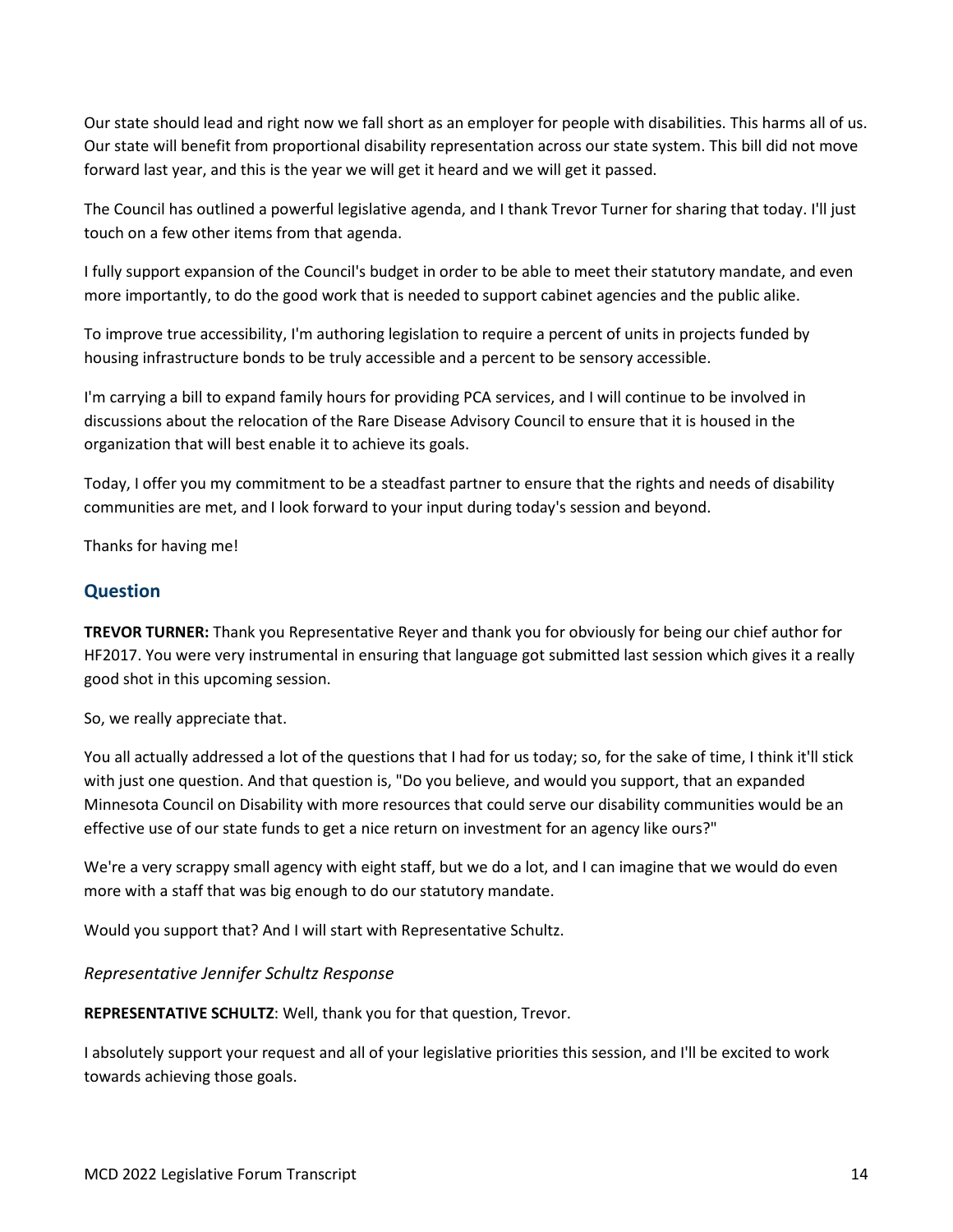I've always been so impressed with our agencies' across-the-board ability to work for the people of Minnesota, given their very limited resources, especially now during the pandemic when so many of them are working nonstop, and they've been doing that for more than two years.

And I always brag about our state employees when I'm with other legislators from across other states. So, I'm impressed with what you're able to do with your limited resources and definitely would support increasing your budget, so you can hire more staff, so you can meet the needs of the people of Minnesota.

#### **TREVOR TURNER**: Thank you. Representative Albright.

#### <span id="page-14-0"></span>*Representative Tony Albright Response*

**REPRESENTATIVE ALBRIGHT:** Trevor, that's a very intriguing question, and I served on State Government Finance for a couple of terms. I've also served on the Health Finance and the Health Policy committees for a number of terms, and one of the things that is often asked is, "Would you support an increase in the budget for any agency?" And while on the prima facie of that, it certainly sounds promising, and I want to make sure that I disclose I am in support of increasing funding where there is a budget and where there is a bona fide return that has merit, and with your question I would support an increase in your budget. But I would like to see the P&L, that profit and loss in terms of what you're going to do with it.

Too many times, and I don't want to be sounding like a curmudgeon, but too many times the requests come for the legislature that ask for additional money. Intention is one thing but the response and to identify how you're going to use that money is really, really important because, while emotion can certainly drive the moment, it really comes down to a cognitive and logical progression for your work, and so I would support the initiative but I look forward to the details.

**TREVOR TURNER:** Thank you Representative Albright, and I look forward to meeting with you, and I'm happy to meet with you and walk you through our budget request and assuage your concerns.

And now let's go to Representative Reyer.

#### <span id="page-14-1"></span>*Representative Liz Reyer Response*

**REPRESENTATIVE REYER:** Thank you. Well, I've already tipped my hand in terms of my support for the budget increase, and it's based on both conversations with both Trevor and David as well as review. There's a very detailed outline on how the funds will be used and the benefits of driving the increase. So, from my analysis of the request, I think it's very well founded.

I would also argue that a budget for an entire agency that does so much important work that's still under \$3 million is an excellent deal for the state. I think that we can't afford the risk of not making this investment and ensuring that we can be supporting our disability communities through policy, through action, through education, and through the types of more structural material, captioning and other types of technology that are required in our current technological times to make sure the needs of the community are met.

So, I am a strong endorser of this. Thank you.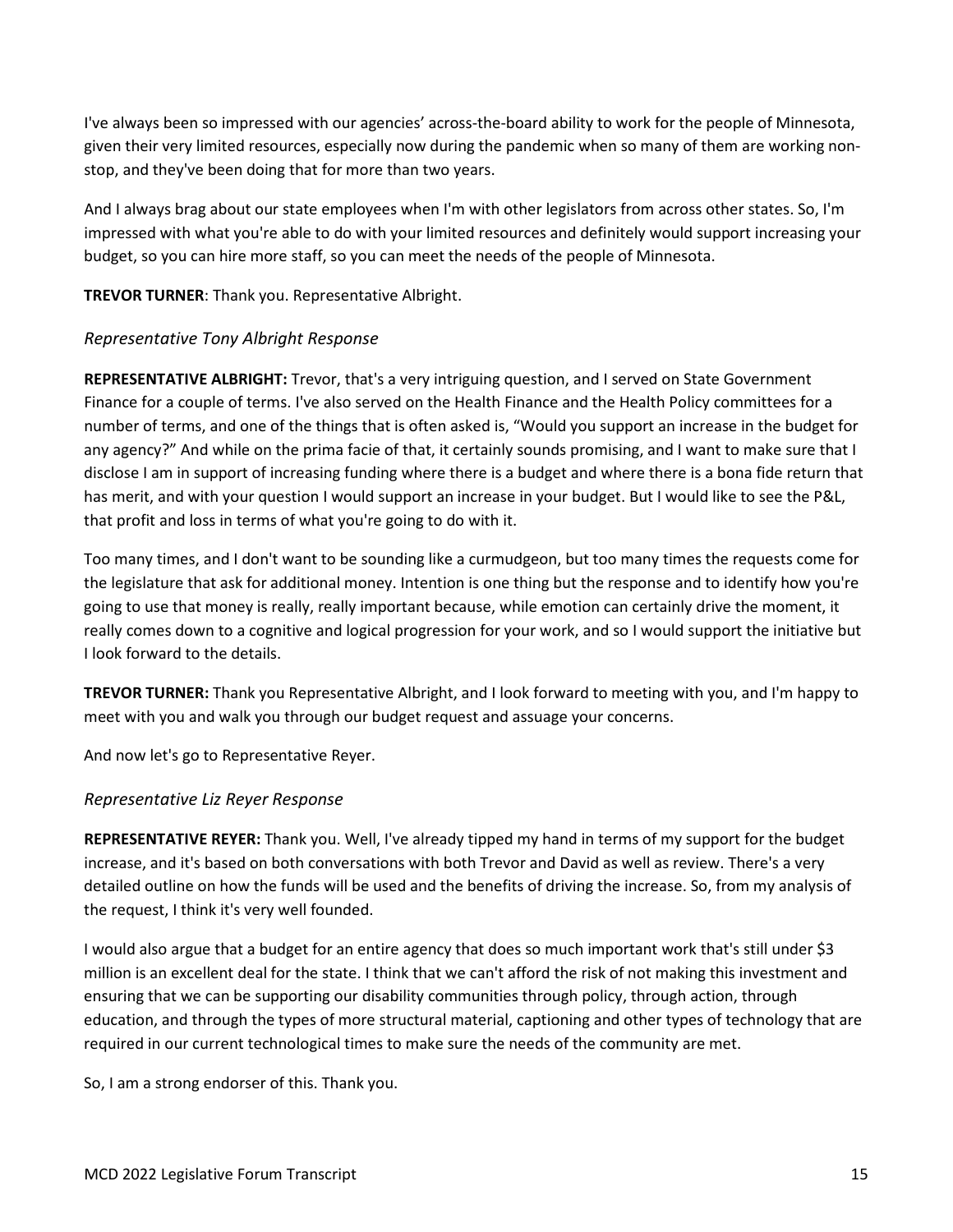**TREVOR TURNER:** Thank you, Representative Reyer. And I just want to point out that our budget actually was under 1 million dollars up until this last year when our COLA adjustment, our cost-of-living adjustment, just tipped us just over a million dollars. So… and our budget actually is –

Our request is still under \$3 million dollars.

So, we would continue to do that, and we'd like to you know...this is an investment...A lot of people think it's really boring and to talk about budgets and state government, but this is for us planting seeds so that we can do more and more and more for other people in the disability community.

So many people come to me every day with issues from across the board from transportation, from health care, to human services, to education. And unfortunately, I'm only one person, and I wish I could clone myself and be a million people and help all these different people individually, but I can't.

But I'm looking forward to continuing trying my best to meet the needs of Minnesotans. But being able to have a staff that still under three million dollars would be able to do a lot, a lot more and help the people within Minnesota.

So, thank you. That's all the time we have today. So, I'd like to move on to the next panel, but I really, really appreciate every single one of you for being here.

And our next our next speaker is Majority Leader Miller. I want to make sure...Oh there he is, perfect.

Majority leader Miller, welcome to our legislative forum. I want to give you a chance to talk about the Senate side of things, and before we go into our Senate panel. So, welcome and how are you today?

## <span id="page-15-0"></span>**Senate Majority Leader Jeremy Miller**

**MAJORITY LEADER MILLER:** Good afternoon, Trevor. Thank you so much for having me. I hope everyone is having a great day. I came on a little bit late, but it sounded like people were describing themselves a little bit.

So, my name is Jeremy Miller I am a 38-year-old white male, brown hair, brown eyes and wearing a gray sweatshirt with a black vest today, and my background is two pictures in the background here at my office at the scrapyard. The first one is a picture of the golden horses on the Minnesota State Capitol and the other picture is a picture of the Statue of Liberty with an eagle.

Trevor, first I want to say thank you for all the good work that you do representing the disability community across the state of Minnesota.

#### This is  $my -$

This will be my 12th year as a member of the Minnesota Senate, and during my time in the Senate I have worked very closely with the disability community here locally, as well as at the Capitol to try to get good things done for folks living with disabilities, including the staff.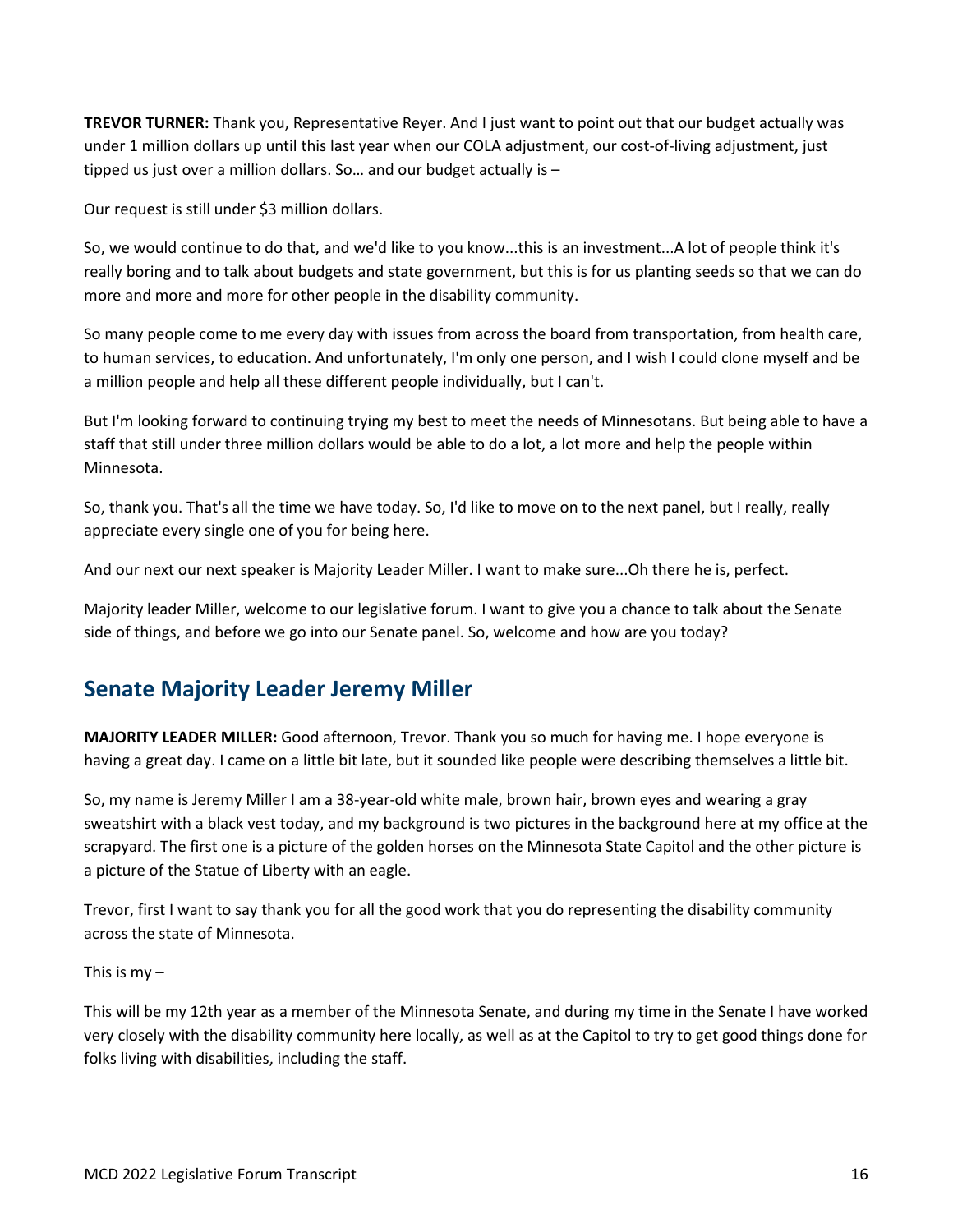I think it's incredibly important that not only do we support our disability community, but we also provide support to the folks who are caring for them.

As we look ahead to the 2022 legislative session, the state has a very, very large projected budget surplus of about \$7.7 billion, and when the February forecast comes out in a month or so, it sounds like that surplus might even be higher. So, Senate Republicans will be working together with our Democrat colleagues in the Senate, as well as our colleagues in the House and the Governor to really try to figure out a way to make that money work for the people of Minnesota.

And when you have a surplus that large, we're simply collecting too much money from the taxpayers, so we're going to figure out some targeted ways to get that money back to Minnesotans, especially those Minnesotans who are struggling during this really challenging time of Covid and high inflation and other challenges that are facing people.

Trevor, I look forward to learning more about your priorities, and - as I do with any group or anyone who is trying to pass legislation at the Capitol - I would encourage you to bring the stakeholders together, bring legislators on both sides of the aisle together, and sit around a table or get on a Zoom and just try to figure out what the best path forward is. And those type of ways of trying to get things done generally lead to better outcomes than doing it other ways.

So, I know you have a lot of supporters on the call, and I'm gonna hang on here as long as I can until my next meeting to hear from the other panelists.

And again, Trevor, look forward to visiting with you and others to learn more about your priorities this session.

## <span id="page-16-0"></span>**Minnesota Senate Panel**

## <span id="page-16-1"></span>**Question**

**TREVOR TURNER:** Absolutely, thank you Majority Leader Miller. We really appreciate it, and I really appreciate all the work you've done for the Minnesota Council on Disability in the past and disability community in general. So, thanks again.

And we are now going to go to our Senate panel, which comprises Senator Abeler, Senator Bigham, Senator Hoffman, Senator Nelson, Senator Draheim.

We'll go ahead and get them spotlighted and we'll begin.

Okay, perfect! Everyone is here. You know, this particular time, I think I'm gonna have every one of you introduce yourselves. But instead of the question, "Why do you agree to be here today?," I would like to jump right into the question that we asked our last panel: "Would you support the expansion and capacity building of our budget so that we can serve the disability community even more than we already do?"

And then I'll start with the first person I have here is Senator Abeler.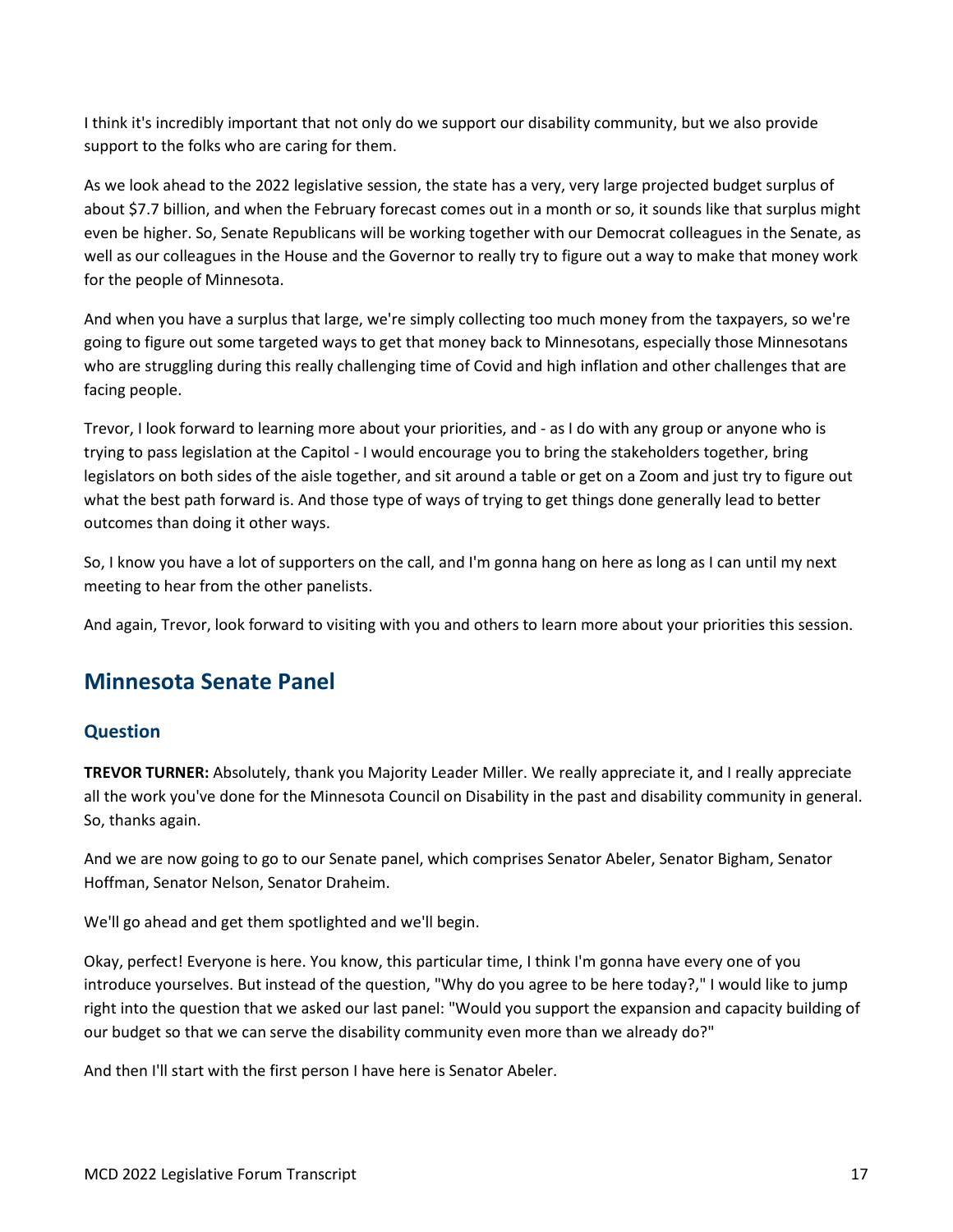#### <span id="page-17-0"></span>*Senator Jim Abeler Response*

**SENATOR ABELER:** Well, thanks for having me. Can you hear me okay?

#### **TREVOR**: Yep!

**SENTATOR ABELER**: Okay good, technology! Oh thanks for doing the panel and thanks for all you guys do.

We just came off of hearing about the workforce and you know, maybe I'll get into that too, but just I can't get that off my mind. The workforce needs in the in the disability community group homes and people with special needs is grievous and the system is about to collapse.

And it just makes me -

If you watch the hearing, it was a very interesting hearing the first hour would be very meaningful to all your listeners, all the viewers here about what can be done.

We heard from some operators and some staff that they're 30% short, working 12 hours, sleeping in the basement, sending people home no respite. Half the people that were living in penalty are now… They couldn't get respite, so they're back in a group home, which is exactly the way we don't want to go. So, it's just a grievous thing.

And so, to your question about this expanding your function, specifically. I think somebody better coordinate this and I frankly don't know if it's you. I do not see coordination coming out of the administration. I see a bunch of well-intended people working in departments as a bunch of medieval castles, remembering Europe was a feudal empire and they had a castle and a castle and a bunch of well-intended things, and they are not coordinated and they're not collaborative.

And the individuals who need this service so greatly suffer.

If you were to expand, you'd have to be given some authority and so just another louder voice yelling at the castles doesn't do any good. If I thought I was gonna put someone in charge of more coordination, it would be you all because you actually live on the front lines.

We - Senator Hoffman and I and my committee - have been struggling with getting the agency to actually be interested in the needs of the individual, especially to the change as we've been going forward.

So, I'll leave it at that for now. Thank you.

**DAVID DIVELY:** Pardon me, Trevor. Thank you, Senator.

I wanted to just jump in and redirect the question a little bit, actually, to something a little bit consistent with what Senator Abeler was talking about,and a little bit broader as well, which is issues around employment for people with disabilities, economic success for people with disabilities. Whether that's support services, they need to be independent and living in the communities that they want to live into, you know, just as Senator Abeler was saying.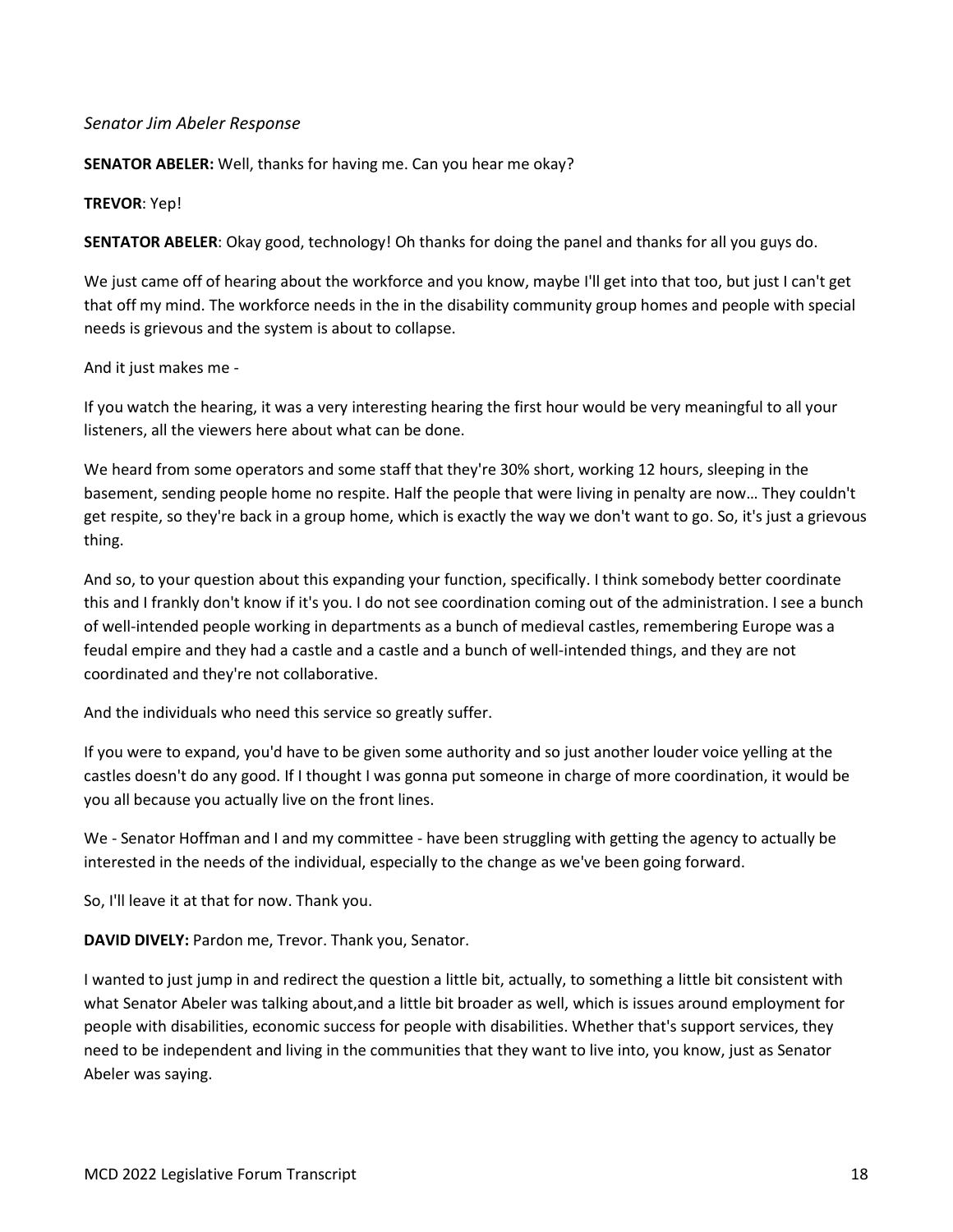But also about if you are aware of our Employment and Retention of Employees with Disabilities Bill, improving how employees are protected, accommodated, and retained as part of the state workforce and maybe for this part we're just going to switch away from the Council on Disabilities capacity, specifically, and just talk about the disability community at large and their needs for independent living and employment opportunities.

**TREVOR TURNER:** Yeah, thank you, David. Obviously, I wish we had a lot more time to discuss a wide range of issues, but that is also the point, and there's so many different issues to talk about.

And I do want to thank Senator Abeler. He and Senator Hoffman were very instrumental in helping us get the Connect 700 and the Hiring and Retention of Employees with Disabilities language and submitted into the Senate, so we really, really appreciate that.

Senator Hoffman, would you like to go next, and then you can just answer what David was referring to?

#### <span id="page-18-0"></span>*Senator John Hoffman Response*

**SENATOR HOFFMAN:** Absolutely. You know, thanks for letting me be here, and thanks for the work that you and David and your group has been doing.

There are duties and powers of the MCD established in statutory authority, but it's mostly advising and assisting. You are the ones who are the go-to because not all agencies have people collectively in their own agencies that understand what reasonable accommodations are. What does it mean to have somebody that's in a human rights capacity? We know 1 in 5, so what brings me here, is 1 in 5 people in Minnesota live with a disability, right?

Who's the ones that are advising and assisting the departments and the agencies about what they should be doing in response and as such?

When that task force, which you guys headed up, became a viable and a real authentic report we absolutely –

We jacketed those into two bills, and thank you, Representative Reyer, for bringing that up earlier and also the Lieutenant Governor brought it up.

This is the year that we can help level the playing field to assure people with disabilities are absolutely working in employment in the state of Minnesota, right?

It was established under Governor Pawlenty, was enhanced under Governor Dayton. It was reauthorized under Governor Walz, and now let's make this a statutory place and as long as we're doing that as a statutory place, let's look at the broad authorities that you guys have under subdivision five and actually expand those, right? Because not everybody has working knowledge of what it means to have a reasonable accommodation. What does it mean to have a lived experience as a person with a disability within the state of Minnesota?

You all have that and so if there comes a time to expand on those priorities, absolutely count me in! So, thank you for having me here, and thank you for the work you're doing.

**TREVOR TURNER:** Thank you, Senator Hoffman. I really appreciate that. And let's go to Senator Draheim.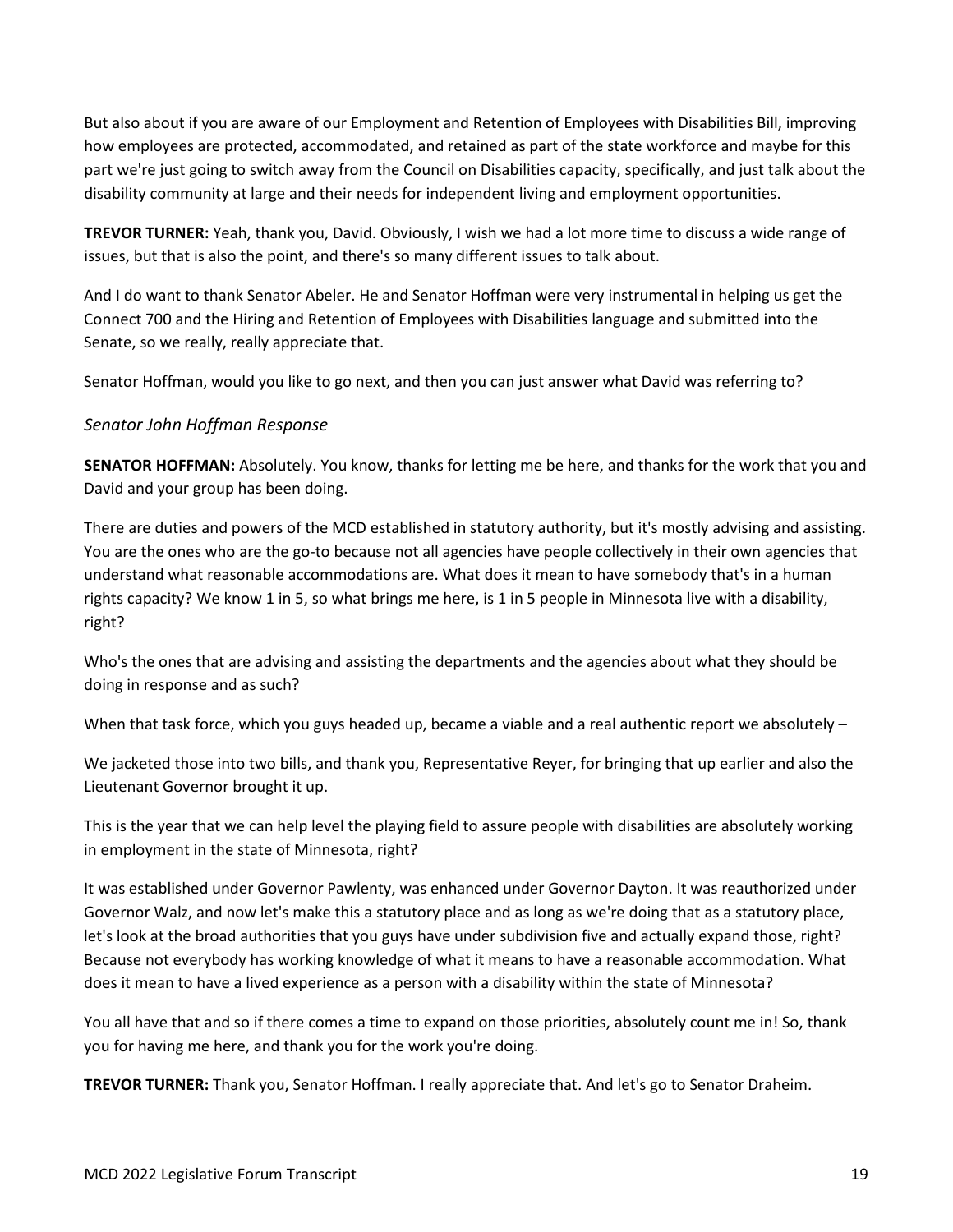#### <span id="page-19-0"></span>*Senator Rich Draheim Response*

**SENATOR DRAHEIM**: Thank you and Rich Draheim. I represent District 20, which is more of the Le Sueur County, part of Scott, and part of Rice counties. I'm a white male at 52, blue eyes, wearing a blue shirt and first off, I'd like to thank you for the invite.

A lot of the topics that you laid out are topics that I have worked on, and I think are vitally important.

You know the broadband, housing affordable care, employment, mental health, and then some of the comments that Senator Abeler and Senator Hoffman, who have pioneered a lot of this for decades, if you will.

The PCA problem is huge, and group homes are... in my area two are very, very much ready to go under and are barely hanging on.

But as far as the specifics on employment, I think we really took a bad turn the last year with employment, with Covid. I think we really need to examine what we're doing for the employment portion of your ask. I would be really interested to work on that piece specifically, and of course, the housing piece. But, once again, I'm here to learn and listen and I appreciate the invite. Thank you.

**TREVOR TURNER:** Thank you. Let's go to Senator Bigham.

#### <span id="page-19-1"></span>*Senator Karla Bigham Response*

**SENATOR BIGHAM:** Thank you. And since Senator Abeler and Senator Hoffman didn't describe themselves, am I allowed to describe them on their be-?

#### No?

I am Karla Bigham, state Senator. I am a 42-year-old woman, short, round. Here I am in my office, and I have my Rosie the Riveter behind me along with my figurine of Ruth Bader Ginsburg, and I am wearing a black sweater over a white blouse.

Thank you. Thank you for having me on.

This is just super important when it comes to having a discussion with the panelists that have been on. I applaud each and every one of you, House and Senate, because this issue really has become front and center, as it should be.

And I'm gonna be honest, like, I don't know how much more I can add to it other than partnering with our counties on different things for us to make more efficient and more cost effective on some of the services. But I think Senator Abeler has the power to make those efficiencies. He's the chair, let's do a bill. Let's get it done to make things more efficient amongst the departments.

And I also want to point out because it hasn't been, broadband is so vitally important. So vitally important and we need to continue to make sure that the federal funds are going to expansion broadband for accessibility so that we can employ people with disabilities.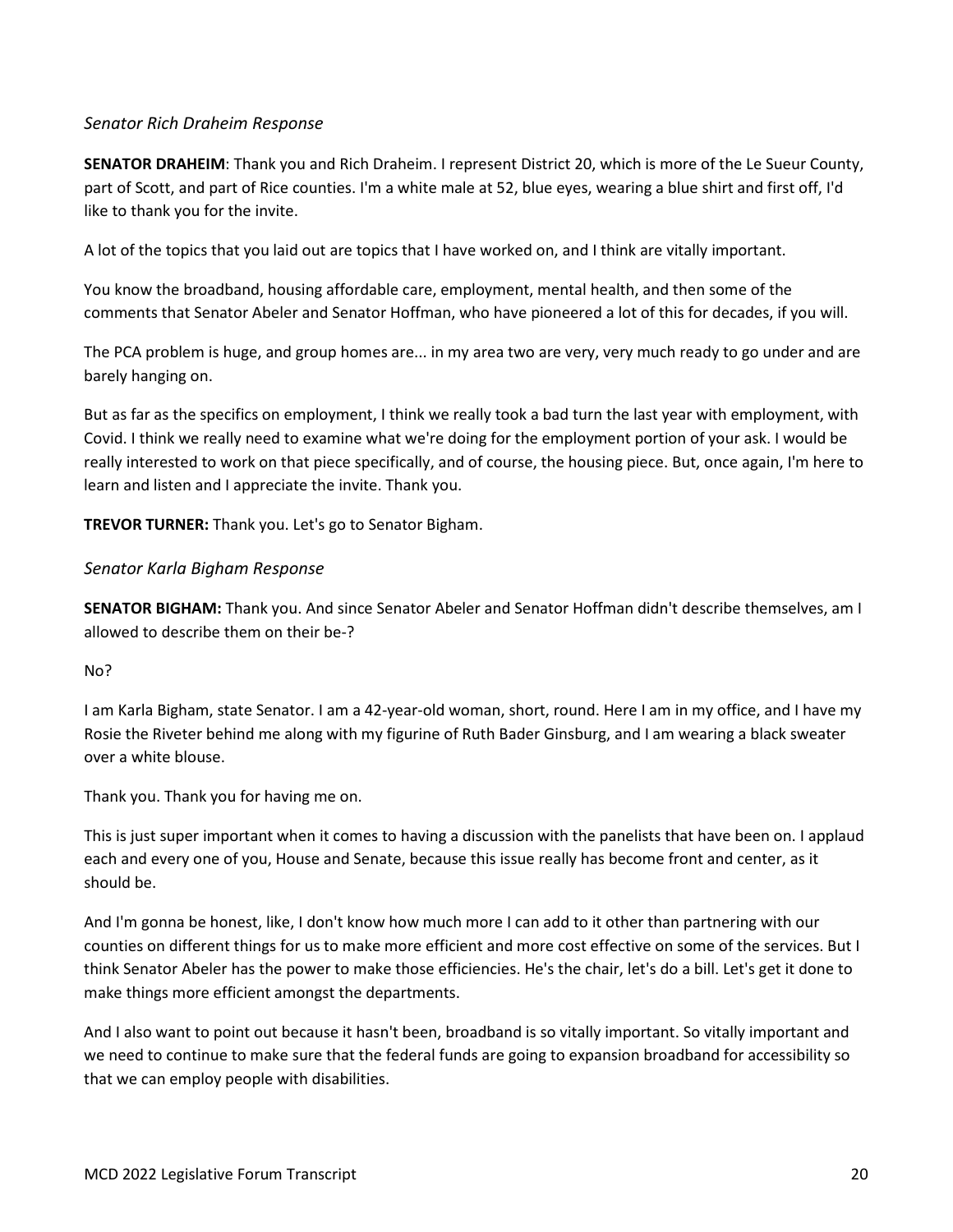And I just feel that we are really able to build on some of the accomplishments from last year and important work that we did from last year.

I know it's been mentioned, but the PCA increases, other waiver rate increase, and all of the wonderful work that for years people on these two panels have been working on. But let's listen here and how we can do better that's really what we're here for, and I'm committed to that. So, I look forward to signing on to Senator Abeler's bill to make things more efficient. Let's get it done!

Thank you for having me. Thank you for being here. Thank you for telling stories and reminding us of the important work we have yet to do. Thank you so much.

**TREVOR TURNER:** Thank you, Senator Bigham. I really appreciate that, and then now let's go to Senator Nelson.

#### <span id="page-20-0"></span>*Senator Carla Nelson Response*

**SENATOR NELSON**: Thank you so much, Trevor. Thank you so much for having me. I am Senator Carla Nelson. I'm here in my home office with a print of the Capitol behind me, of the Capitol dome. I am a middle-aged white female with dark curly hair and glasses, and I have on a maroon jacket today.

And it is a joy to be with you. I was able to join for the full meeting here, and I just -

And just a little background. My training is as a special education teacher, as a reading specialist. The disability community has been important in my life since I was a young teenager, actually, volunteering with the Warren County ARC while I was in college. I worked for the Polk County ARC. I went to college on a small scholarship from the Warren County ARC.

So, this community is incredibly important to me, and I think it is our moral duty really to make sure that we do all we can to help every Minnesotan live their best lives.

And I think we live in a wonderful time. Covid has stressed us greatly and it will continue to, I'm sure, for some time, but we also live in a time where we have miracles, modern miracles of medicine like vaccines, therapies, things that didn't even - when before Covid - even existed. We did not have any therapies or vaccines we do now and that's because of the innovative medical technology that we have.

We also have all the innovations that I think provide every Minnesotan with great workforce accommodations, and it's critical for our workforce that we make sure those accommodations are available for every Minnesotan.

So, I will continue to advocate for this community, it's near and dear to my heart.

I've been very involved in mental health, making sure we have necessary mental health access for all Minnesotans.

I have worked closely in the affordable housing community. These things are so important to all Minnesotans. They're especially important to Minnesotans who are in the disability community.

I was the author of the amendment that added home and community-based services to funding from the federal grants, and I'm so thankful Senator Abeler was able to carry that through to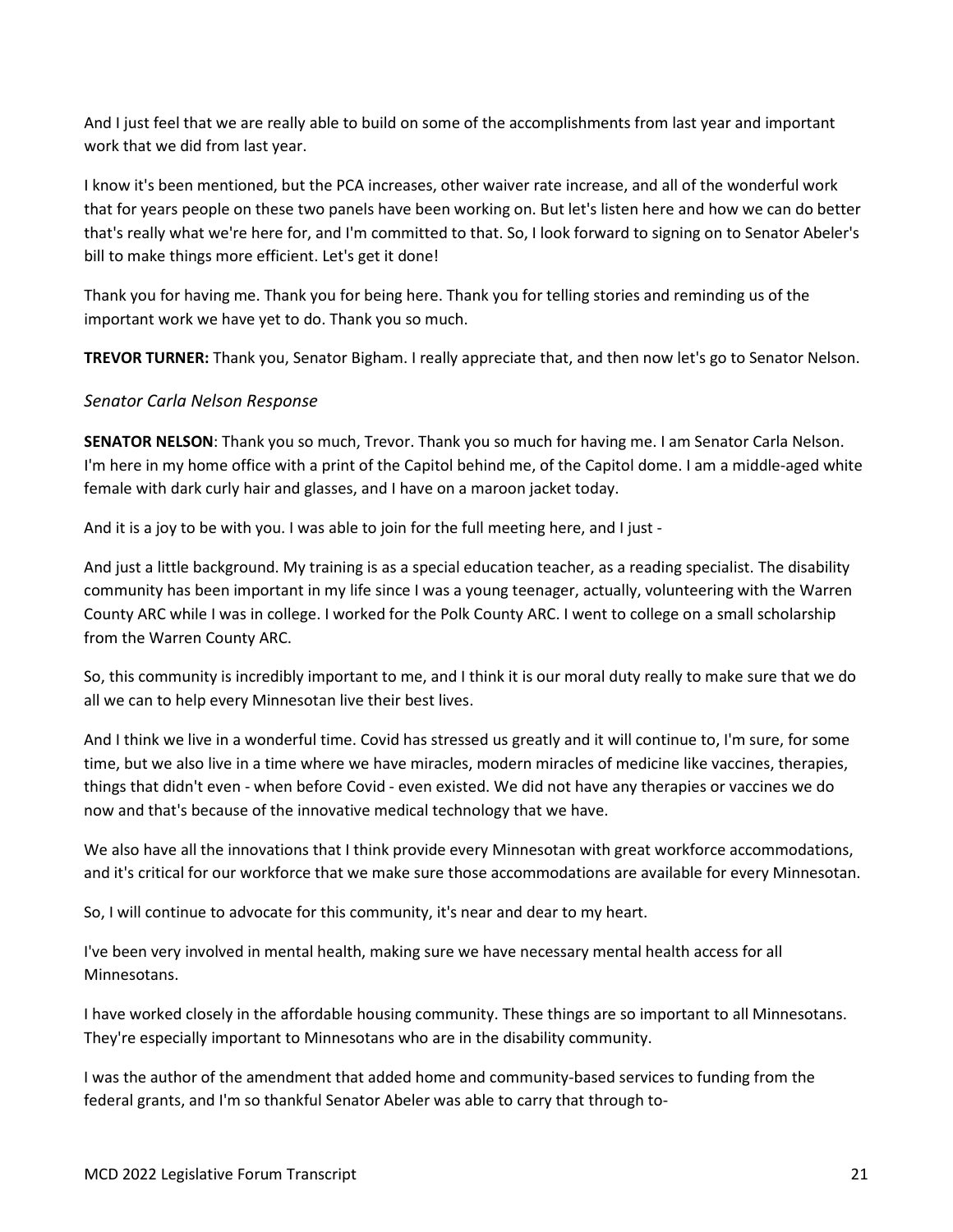Through conference committee and signed into law.

I know the challenges remain. I do encourage people to reach out to me, [sen.carla.nelson@senate.mn.](mailto:sen.carla.nelson@senate.mn) I do want to hear from you about how we can make Minnesota more inclusive for all Minnesotans and make sure all Minnesotans have the ability, the tools to live their best lives.

**TREVOR TURNER:** Thank you, Senator Nelson.

I wish that we had more time to go more into detail into some of these things you all brought up, which I think just shows that there's so many different issues that we have to work with and address. And I think this also means that we need to do this more often.

And so, I hope to do more, you know, round tables and panelists so that we can talk about specific issues like transportation and the PCA shortage and all of that. And so, I think to the public here I want to make a commitment that we will engage more and do more of this instead of once a year, but more often so that we can hear all the voices and talk about all the different issues that we are trying to address and talk to through here so…

But thank you to the panelists. I really appreciate it. We're going to move on to our public comments section now.

So, in our public comment section.

## <span id="page-21-0"></span>**Public Comment**

## <span id="page-21-1"></span>**Joyce Lacey on Guardianship Laws**

**JOYCE LACEY:** My name is Joyce Lacey, and I'm here today to plead with you to call your legislators, and if legislators are on, I'm begging them to listen.

I'm here to plead with you to pass Senate File number 1462, and House File number 2093. Basically, what they do is they enforce the bill of rights for wards, that is people that have been put in guardianship and conservatorship throughout the state. It also lets people know that they cannot overdrug or unnecessarily drug their wards. I'm going to tell you a story of what happened to my mother, and I wasn't even aware there was a bill of rights because of what happened to her.

First of all, my mother had just returned from the national pageant. She was in a senior pageant and was crowned Miss Congeniality. She had a lot of spunk. If you remember the Golden Girls, she was so much like Sophia on the Golden Girls - tiny and petite but lots of energy.

So, we were helping with the Alzheimer's walk. It was September and her breathing got bad. She had congestive heart failure, and she was disabled but still going strong, like most of us are still doing. So, I ended up taking her to the E.R., and they wanted to keep her for observation. So, I agreed to keep her in the hospital.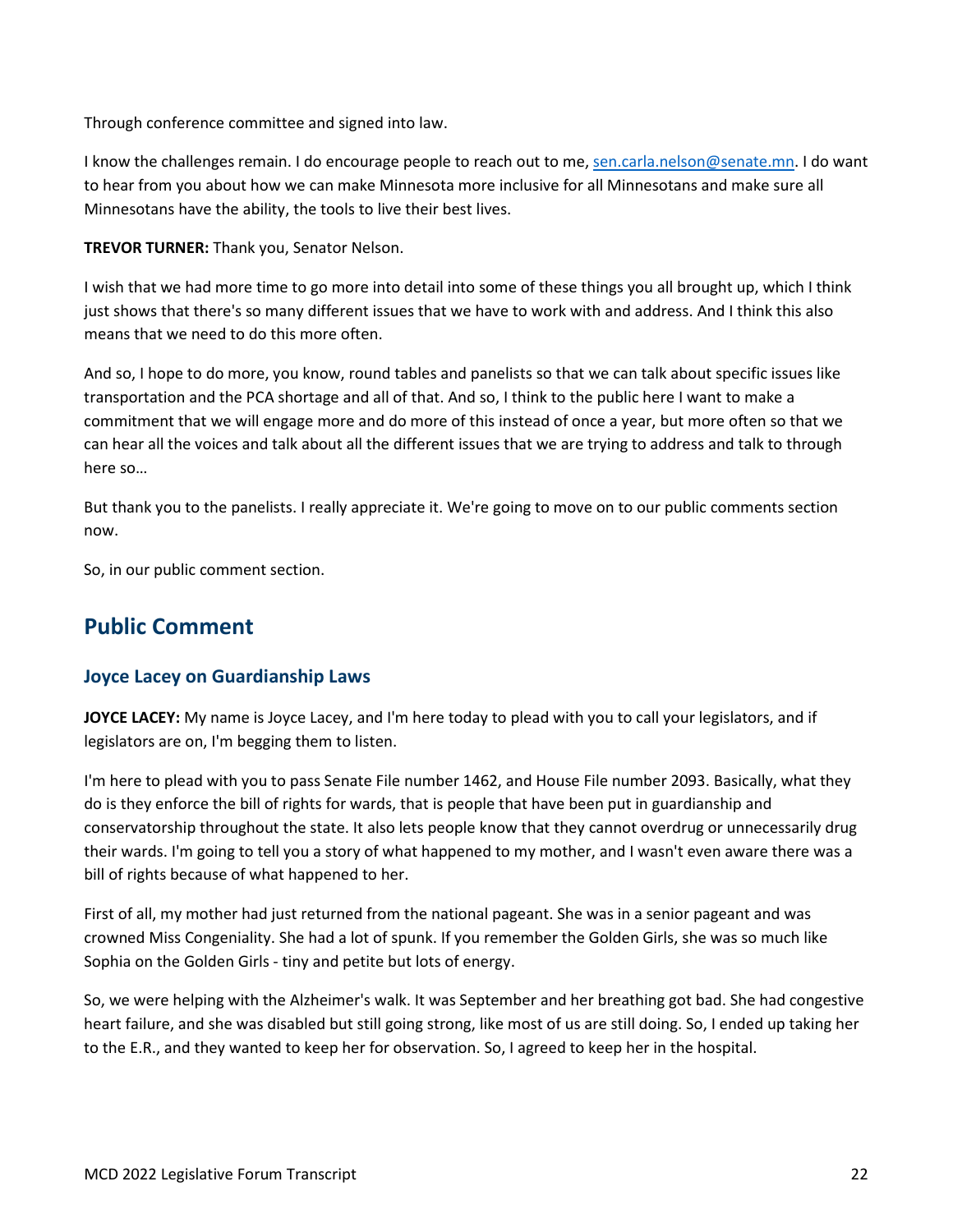Now, this is before Covids and so we all stayed in the hospital. The next day, a hospitalist doctor, a hospice nurse, social worker, and a chaplain of all people came, and they tried to convince me to put her DNR, dump her in a nursing home, and put her on hospice.

I said, "Absolutely not."

I was the power of attorney and she wanted to live, and she was feisty and had so much to give to the community.

So, anyway, the doctor, hospitalist doctor - never seen her before in his life - he said, "Well, you're a very, very poor power of attorney. And by the way, are you the legal guardian?"

And I said, "No, she doesn't need a legal guardian. She's not incompetent."

So, he left and he said he had wasted 27 minutes on me. Anyway, the next day they came back, they went over my head. They got an emergency guardianship conservatorship to do with her what they wanted to do. So, I said, first of all, they were giving her a shot.

She said, "No, no, I don't want to go into a nursing home."

They gave her a shot and I said, "What are you doing?"

The nurse said, "We've been ordered by the guardian to make her comply with any and all means necessary."

Which is they were giving her a shot of morphine to knock her out. I couldn't believe they could get by with that because she did not want to go in a nursing home, and the ones they were putting her in… We were in the Twin Cities because the Alzheimer's walk was at Target Field. The nursing home they were putting her in was 250 miles away, and I called and there was one closer, but they insisted she go to this nursing home.

So first off, we had an emergency. We had an ambulance bill of 215 miles, which you can imagine how much that cost. She gets to the nursing home and right away, after she's been drugged I don't know how many times, because she was feisty like Sophia. And they have a court reporter there waiting to interrogate her.

And I cannot believe that they could do that. That's entrapment.

Anyway, when she was at the nursing home, they refused to allow her to go out the door. They wouldn't allow her to use a commode or a toilet. She had to use a bedpan her entire stay. She was given day-old purchase rated food and drugged continuously.

And she didn't need the drugs, she didn't need objection, a could done, morphine, all these things. They're called chemical restraints, as you know, because people cannot use physical restraints anymore. They've started to use chemical restraints.

And this guardianship probate thing is done in a probate court, which is meant for property, so the person is made into a piece of property. Thus, it's kind of like slavery.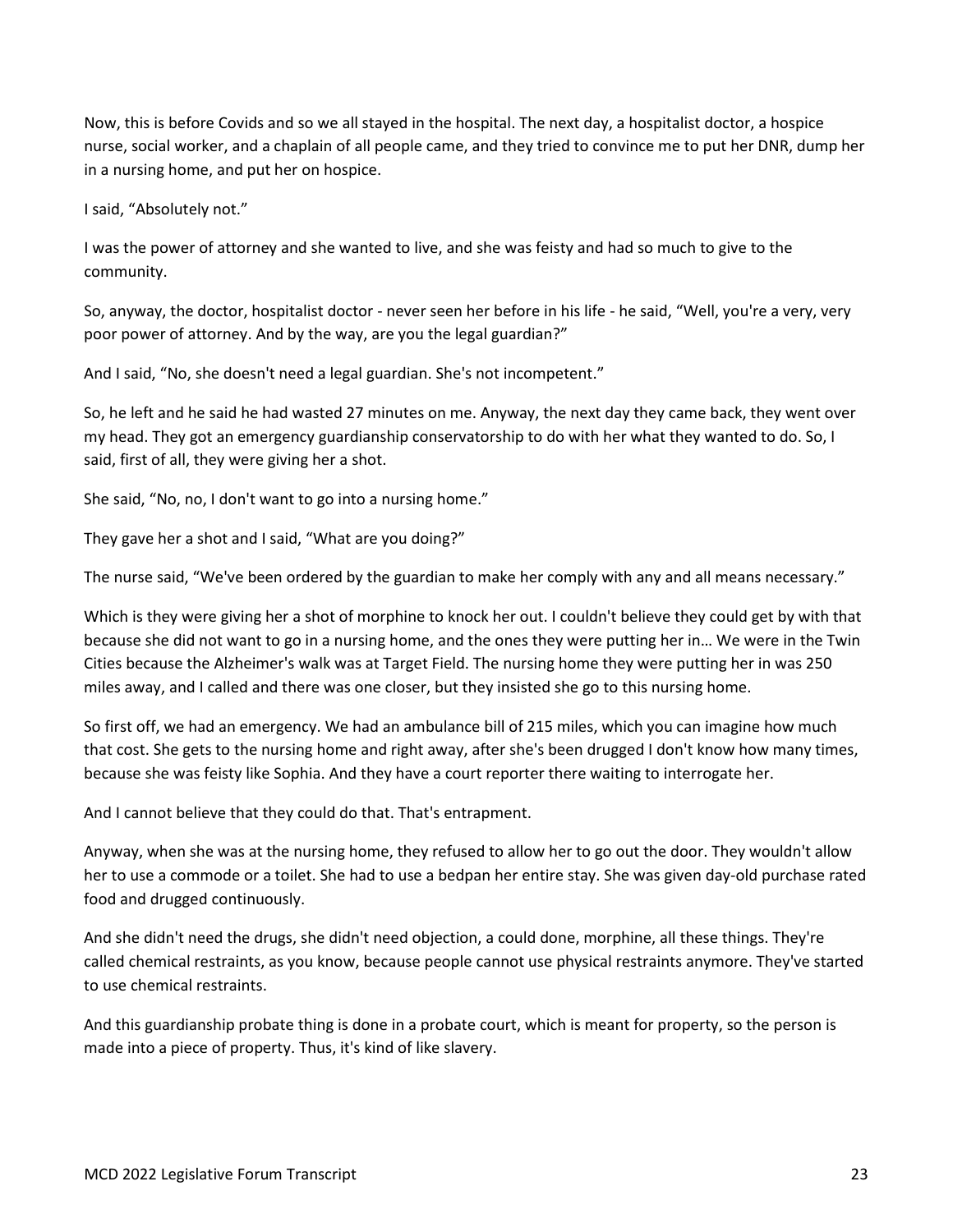All my mother's money was taken from her, everything she owned including her person, and she didn't have any choice with anything. Whatever the guardian said, went. So that was it. Within three weeks, she had pneumonia, staph infections, UTI, bed sores. Never had any of that in sheer life.

So, what happened then was they had to take her to the hospital because she wasn't DNR, and she wasn't in hospice. So, they took her to the hospital. They took her to Fargo, and she ended up fighting all that with antibiotics.

On Monday they took her in. By Wednesday, she was sitting up. So happy she could sit on a commode to go to the bathroom and eat good food.

So, I found a place, a nursing home close by the hospital, Bethany. And they had a bed, and so I thought that's where she was going. But no, the next day came and she was being released. The guardian insisted she go 80 miles back to this other nursing home, which I late found out the guardian's company operated. Anyway, so she was force are the to go back there.

I was removed by security because I said they nearly killed her in three weeks. I would rather go to jail then have her go back there, but they forced her to go back, and she didn't want to go back.

Anyway, all her bills of rights were taken. Anyway, I called adult protection three times, got letters back from the county saying they decided not to investigate. I called the ombudsman. Ombudsman got a letter back going, no, no, they weren't going to investigate, either. So, she gets back to the nursing home. After she's fought all that and bite it, then the nursing home doctor puts her on hospice, and they drug her even more heavily.

Well, needless to say, she passed, and all this should have been avoided. My mother did not want to be DNR. She did not want to be on hospice. She didn't want those drugs. Then I later found out that hospice was given \$11.5 billion from the Affordable Care Act to go basically from the…they used to be good. It was basically care, basically helping people that were terminally ill. Now, my mother wasn't terminally ill.

So, I want to make people aware of this because this could happen to any of us because, basically, it's a lot of money involved in this. They have a lot of lobbyists that are trying to go against us, but if we could get these bills - if you could write these down - House File 1462, House File 2093, and Senate File 1462. It's basically just to enforce the bill of rights.

And like I said, adult protection when they are in a guardianship, they wouldn't get involved. They wouldn't help my mother, even though pneumonia. You feel TI, bed sores, she was black and blue.

I got a police officer to come up and he said, "I wish I could help you. He said, "I can't get involved either because she's in a guardianship."

So, there was nothing anybody could do. But he said if she was a criminal or had, you know, a rap sheet or was in jail, she would have more rights because she could say, "I don't want those drugs. You can't give them to me."

And in a guardianship, they can truck you and drug you and drug you and you have no say. That's why this bill is so important to get passed. It can save lives. It can help these people to have their rights restored. Their human rights are taken away. It's not right. If people could call their legislators, that would be wonderful.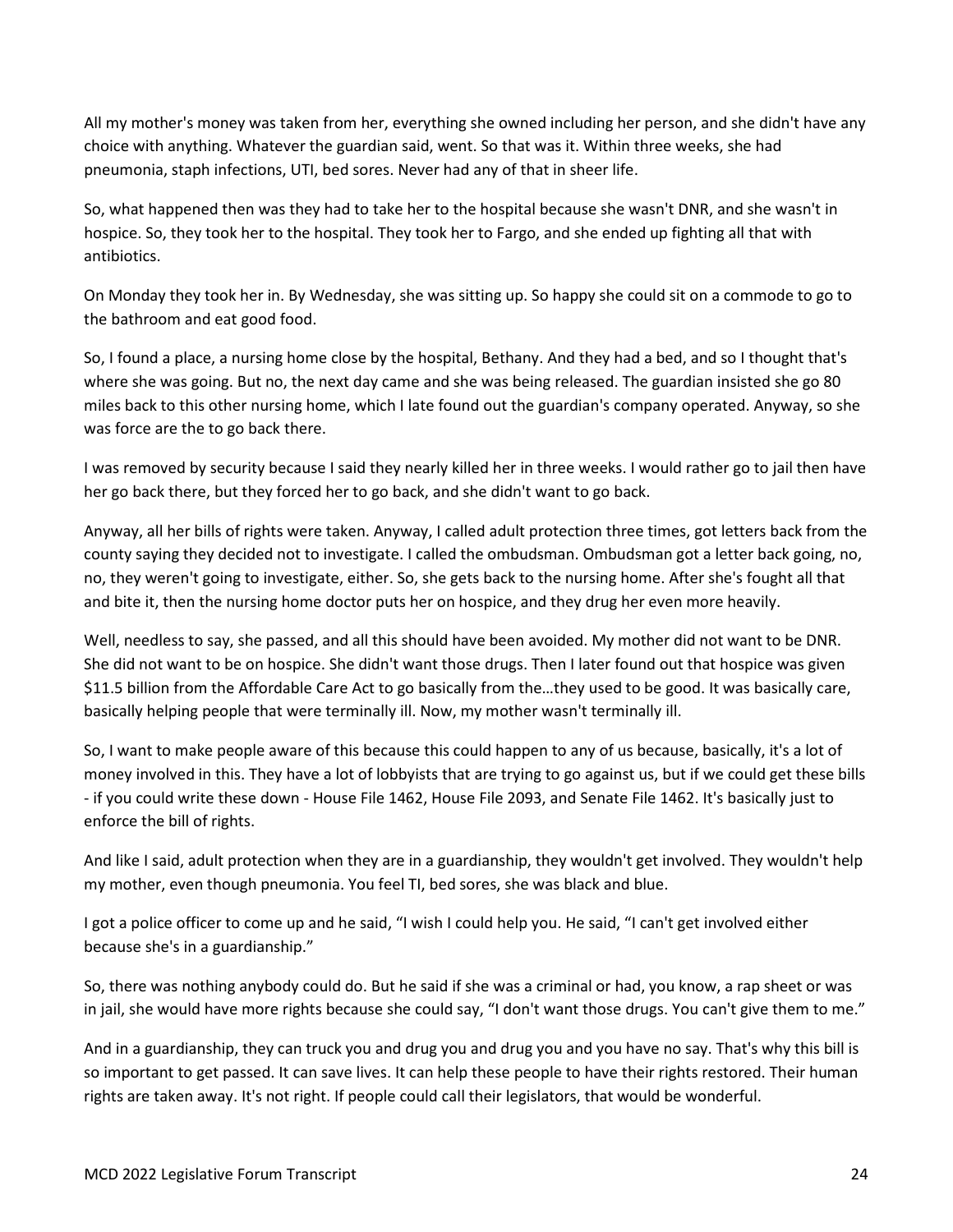Thank you so very much. Really appreciate it.

## <span id="page-24-0"></span>**Kim Pettman on Medical Care Access**

**KIM PETTMAN:** My name is Kim Pettman, and I am kind of what you would call citizen advocate, and I like public policy. I happen to be a person who has multiple disabilities, primarily physical which also can cause chronic pain, which can also cause a little bit of other stuff.

Chronic pain can be a little depressing sometimes. A lot of people try to tell me, stay on point. The thing is, a lot of different things happened to me in the last year and a half and many different factors contributed to I'll call it an adventure.

Please, legislators and others, please contact me if you would like more information. I feel that I'm able to speak for myself, and I want you to think about the people in similar situations who are not being heard.

So, basically, the biggest problem I encountered was I did go to a hospital in Greater Minnesota during the pandemic when there was availability for me to go to ICU. I had septic shock and was in extremely big trouble for five days. Part of that had to do with a dental abscess that was not treated, partly -- well, mostly because of coverage issues and bariatric accessibility, which means although I had a good provider, three needed me to be in a certain type of chair that could recline so they refused to take out my teeth.

Different people were saying, you've got to get this taken out, including my mom, a former nurse, and others, but this dental abscess led to a great deal of infection. There were a lot of obstacles and I tried very hard --I'll skip that part of the story. It was a really big problem.

So, one of the main problems I run into is once that ICU period was over, and there were other infections going on, too, and I don't know if you can see but here's my arm, so I'll describe it. I have kind of a swollen arm. Because of lymphedema. When I was really sick, my arm poofed out to twice the size. And you see, lymphedema and infections don't go together well. It's just not a good thing.

So, when I was in the hospital and became what is called post-acute status, my body had gone through the ringer, and not everybody knows that people coming out of ICU or very serious conditions can be…they take a while to recover, sometimes months.

Unfortunately, kind of bouncing off a little bit of what Joyce said, hospital lawyers. The bottom line is in hospitals, the lawyers and the leaders often don't care about people with disabilities, and if you speak up, there's a lot of retaliation. So can you figure out a way to protect the people with disabilities and older people within these settings.

And also, I was stuck in hospitals for over a year because there wasn't a place for me to go. We need bariatric accessibility in long-term care.

So, thank you very much.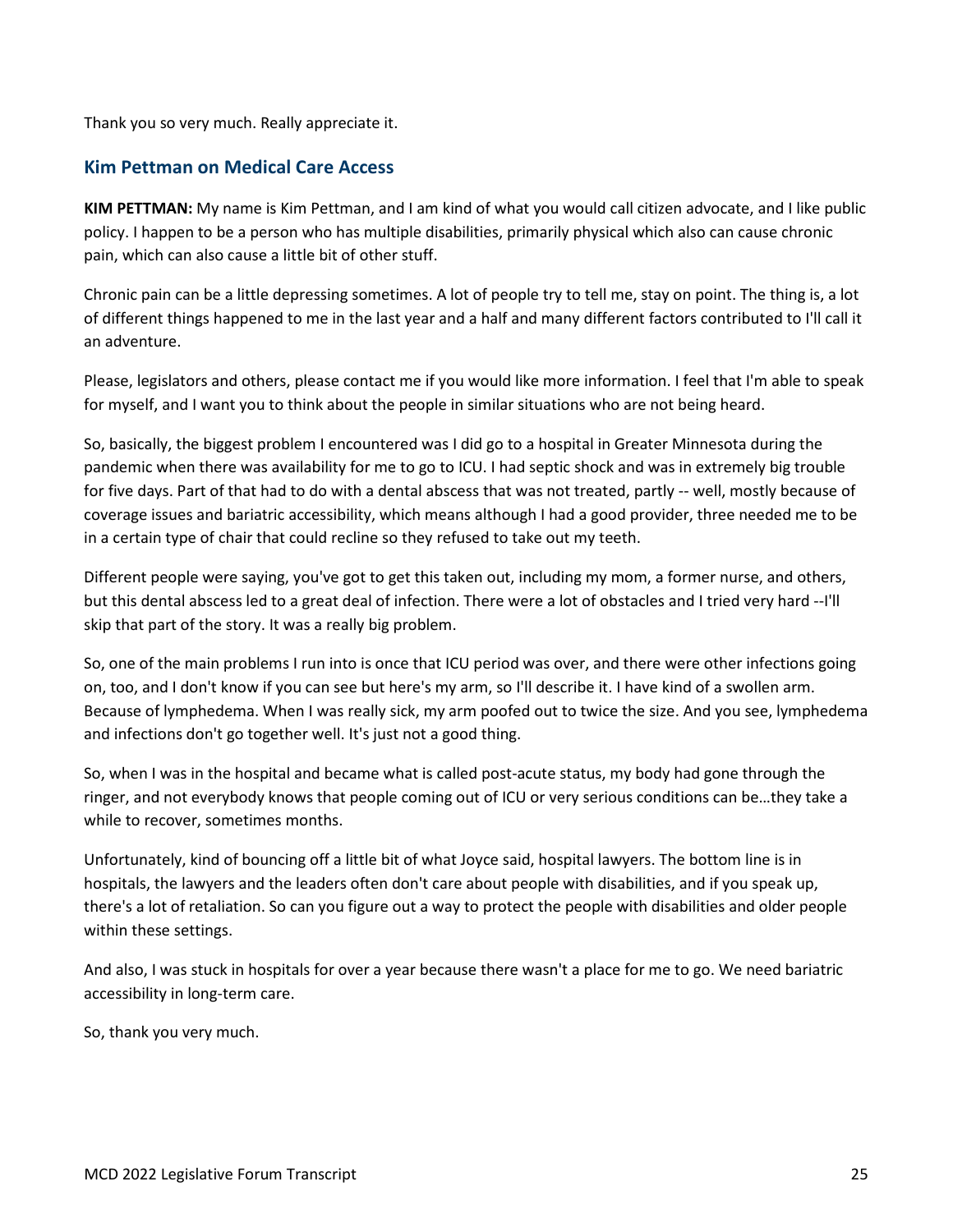## <span id="page-25-0"></span>**Kathie Leroy on the Right for People with Disabilities to Marry and Keep Disability Benefits**

**KATHIE LEROY:** Thank you to all attendees and speakers for your participation today. I'll admit I'm kind of wading in to my very first meeting here on the inspiration of my son, Mike Leroy. I will go back a bit and contextualize where I'm at.

Mike Leroy, my 16-year-old, is also attending today so you may see him in his window with short blonde hair, a green hoody, gray pants and sneakers. He's using computer out a bit, so you may see the school room behind him, sitting in a blue power chair and has a head array.

I am really thankful to hear so many of the aspects of ongoing policy and priorities. I will admit to not knowing if I'm exactly in the right wheelhouse of speaking points for all of those but very interested in future opportunities to contribute and help increase advocacy amongst care-givers as well as individuals with disabilities.

My main goal today is to speak a little bit on Mike's behalf to share a story of how he's been able to personally learn more about legislative process and begin to find his advocacy voice, and so he has given me permission and asked me to kind of cover a few things. I'll back up a bit and say, you know, one of the things as a parent really looking to try and help him find his way and dream big and get the support he needs in order to get his education and pursue jobs. And he asked me the other day if we were rich.

So that was an interesting question. And he followed that up with, "How are you paying for my equipment, my medicine, my helpers?"

So, what that kind of cued for me or made me sit up and look at is, you know, we're on about an 18 month window here before he turns 18. That's a heck of a lot of stuff for me to download from my brain to his brain, and thankfully, we've been including him in the process. He's met with his doctors, he's made active medical decisions, chosen to get a brain stimulator put in. He is showing all the signs of being a really great advocate, and so we'll be continuing to explore that.

But it reminded me of a conversation that we had a year or two ago when he asked, you know, he was talking about how he also would love to maybe have kids some day and would he get married and how would all that work. Well, I explained to him that, actually, the way some of that works is really complicated, and he might need to think about if he's getting married or not based on the way that some of the programs are set up in the United States to make sure that people have social services support.

All of that kind of set-up is to share that Mike has been able to participate in the Minnesota youth and government process for the last couple years, and just this past weekend I got the unique experience of being a bit of a fly on the wall with 900 high school students, grade 8 through 10.

Well, I'm just going to play for you, then, the purpose of his bill. He had asked me to share it and I'm happy to testimony as Kim did follow up with anybody that' interested, but I'm going to just play a minute. This is how he presented his bill, but I'll just do the front part here.

[BEGIN AUDIO CLIP]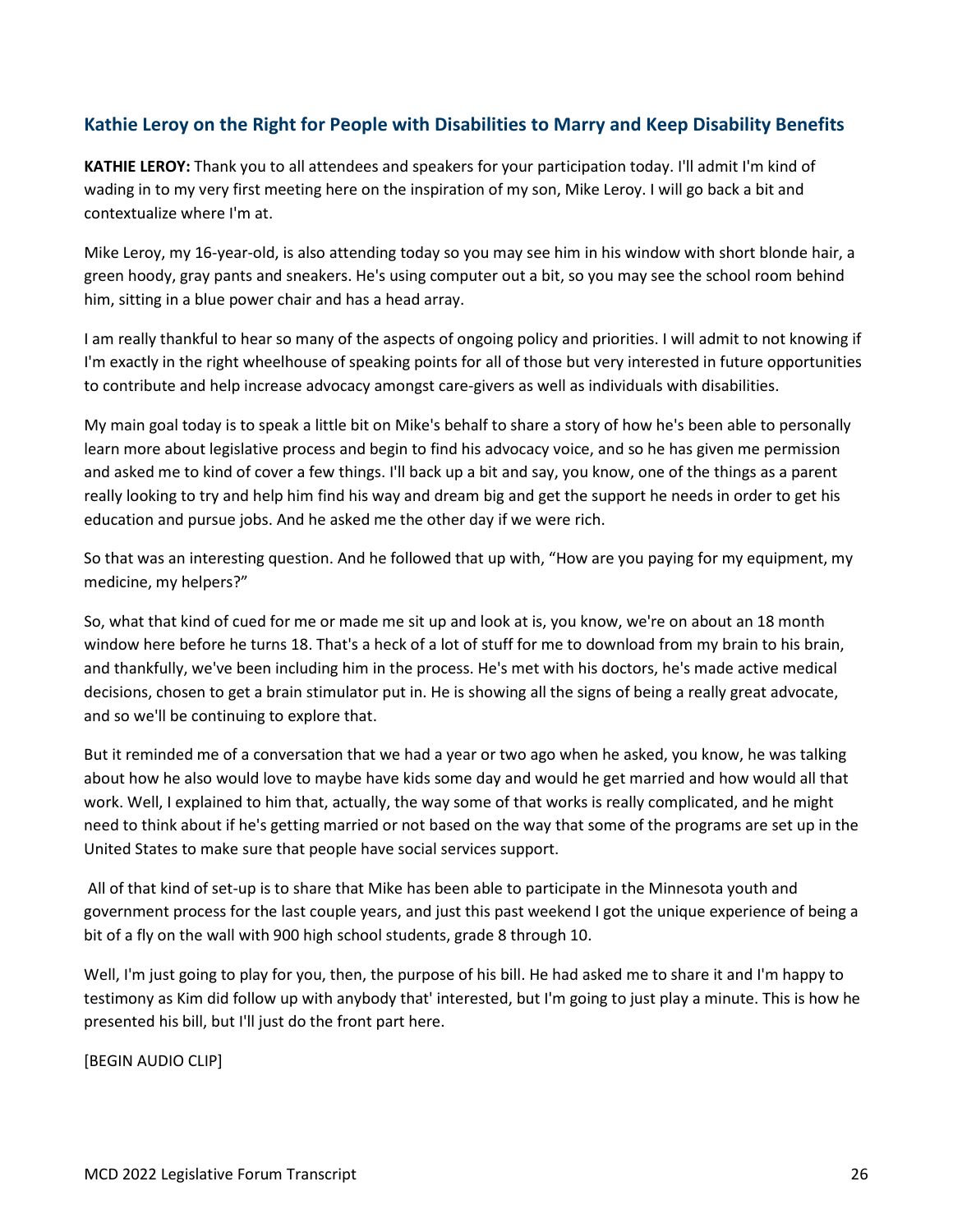People who are disabled deserve the right to get married if they would like to do so. So social security, medical comp or other civil benefits. Situations vary by state, but across the United States access to financial and insurance support for people with disabilities is often determined based on whether or not they or their spouse has a job and according to that an income and assets. If the spouse works, then a person with disabilities receives less support. This is unfairly keeping people with disabilities from marrying Because it limits the health and financial support they will get.

#### [END AUDIO]

So, again, that's just an abridged version, but I think speaks to the importance of really broadening awareness among people of all ages. I was really encouraged by the receptiveness of his classmates and everyone's reaction, which, quite frankly, I mean, it's not super formal feedback, but he got so many comments afterwards from attendees. I can't believe this is a thing, that's so unfair. We really they would to change this.

So, in closing, I know it's not an item on the agenda right now, but I think as a national and local to Minnesota concern that I just wanted to make sure we have a little bit of awareness around it, as well. Thank you.

## <span id="page-26-0"></span>**Mariam Egal on Special Education**

**MARIAM EGAL:** Thank you so much and good afternoon, everybody. I don't want to name names, but all the distinguished legislators, I say good afternoon.

I'm here as Mariam Asman Egal, as a mother and I want to share with you my story that pertains to my son. If I can share the screen for a minute - I can send that another time. He's 24 years old adult autistic who has never been identified or diagnosed with autism or any other condition. And who happens to be my son, you know.

There is nothing I could do, we missed early intervention because of my denial. We have a history of autism in our family, actually two of my younger sisters have two autistic children. One of them is a young adult, mine is only 4 years old and the last sister, her son is maybe 12 years old or 11 years old.

My experience with autism was when my son was three years old, his doctor said, "Oh, wow, you know what? You need -- I want to refer him to speech therapy. He has delayed speech."

And I did not like that, so I said, "Okay, let's make an appointment with a speech therapist."

And I did. And on my way from, you know, his pediatrician, to my home, my mom calls me, and I tell her, I said, "Mom, you know, I'm taking my son to see a special therapist."

And she said, "For what?"

I said, "For him to learn how to talk, he's behind with -- when compared to his peers."

And sure enough, my mom said, "Oh, get out of here. You see how he has a big head? Your dad had a big head, and guess when he spoke, when he was five years old. And so forget about that shit and move on."

So, I moved on. Because I really trust my home, and I don't want to spill over time but anyways, I have this young autistic adult male that I have raised on my own with no support.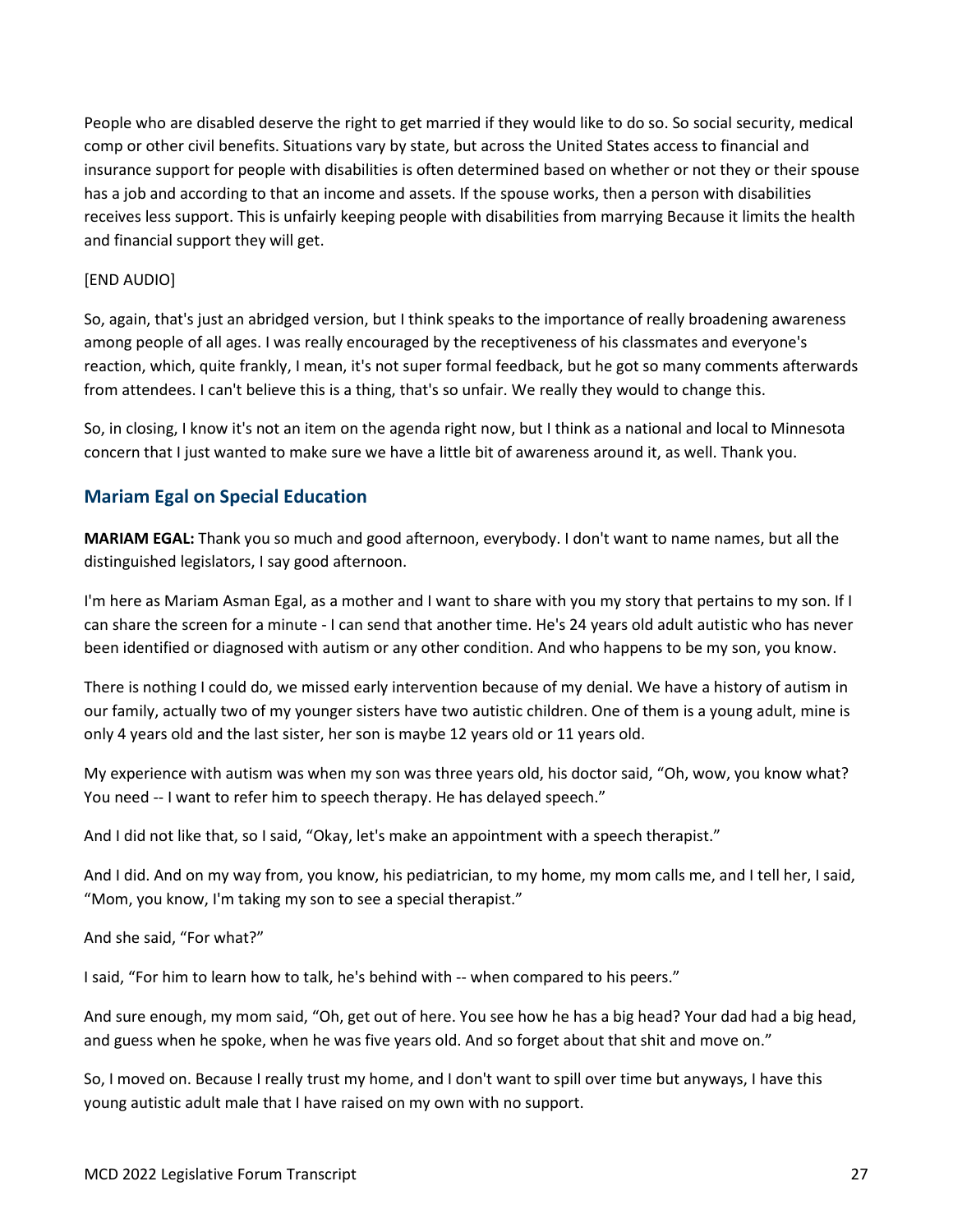But it gave me an incentive to work with families of children with autism, with families of children with special needs and make sure that they growth every intervention and that they dealt with the disability right there and then and embraced autism instead of being in denial because I was in denial.

My sister has -- who has the 30-year-old young autistic with severe autism in sin waited years back, "Oh, Mariam, I think he should be tested for autism."

And I was like, "Just because you got autism in your family doesn't mean that my son, you know, is a retard. No, he's not. My son is okay. Forget about it."

So, I was in denial so that cost us losing early intervention, but guess what? I educated myself about the autism. I started helping others so hide what I have to do for my own. I didn't want to say, "Oh, my, I have disability in my family." No, I was like, "Hey, who has, you know, any challenge, the parents."

I came to Minnesota solely for that and I have been here nine years just working with families of a different culture with the language barriers, with socioeconomic status barriers, with educational bearers, and with individuals, you know, that -- if helped earlier and with early intervention could [indiscernible] and integrate and live to their full potential.

So, I managed to do that and my work reflects I have shared -- I think with Trevor two links. I wanted you guys to see what my work has entailed and what was -- to me, what was an outcome, a positive outcome that came out of my work, the nine years that I was in denial about my own problems because my son was already a young adult, and he was in denial and he was in compliance.

And he was like, "No, I am not going to see anybody. I'm not crazy. You are crazy."

But I can see he's smart, he is super. He has some challenge that I helped, and I adopted in helping him with his challenge. And he is super smart. He's like if he wants something to happen, if he wants to buy a house now and he has saved money and he has worked hard on his credit, it has to be on time.

But then fortunately –

So, I have those recommendations. I recommend that we partner with these community and so that we can get their feedback in a culturally and linguistically appropriate manner.

Thank you so much and I'm sorry if I went over time.

## <span id="page-27-0"></span>**Jillian Nelson on Accessibility for Neurodivergent Minnesotans**

**JILLIAN NELSON:** I wanted to bring forward three pieces of legislation. I'll introduce myself first, Jillian Nelson, the community resource and policy advocate for the Autism Society of Minnesota.

We are currently working on large package of bills. I want to highlight the overall package and then speak specifically about three pieces. We are working on expanding accessibility in the state of Minnesota. Minnesota has long been a leader in accessibility, but it is time that we recognize that individuals with invisible disabilities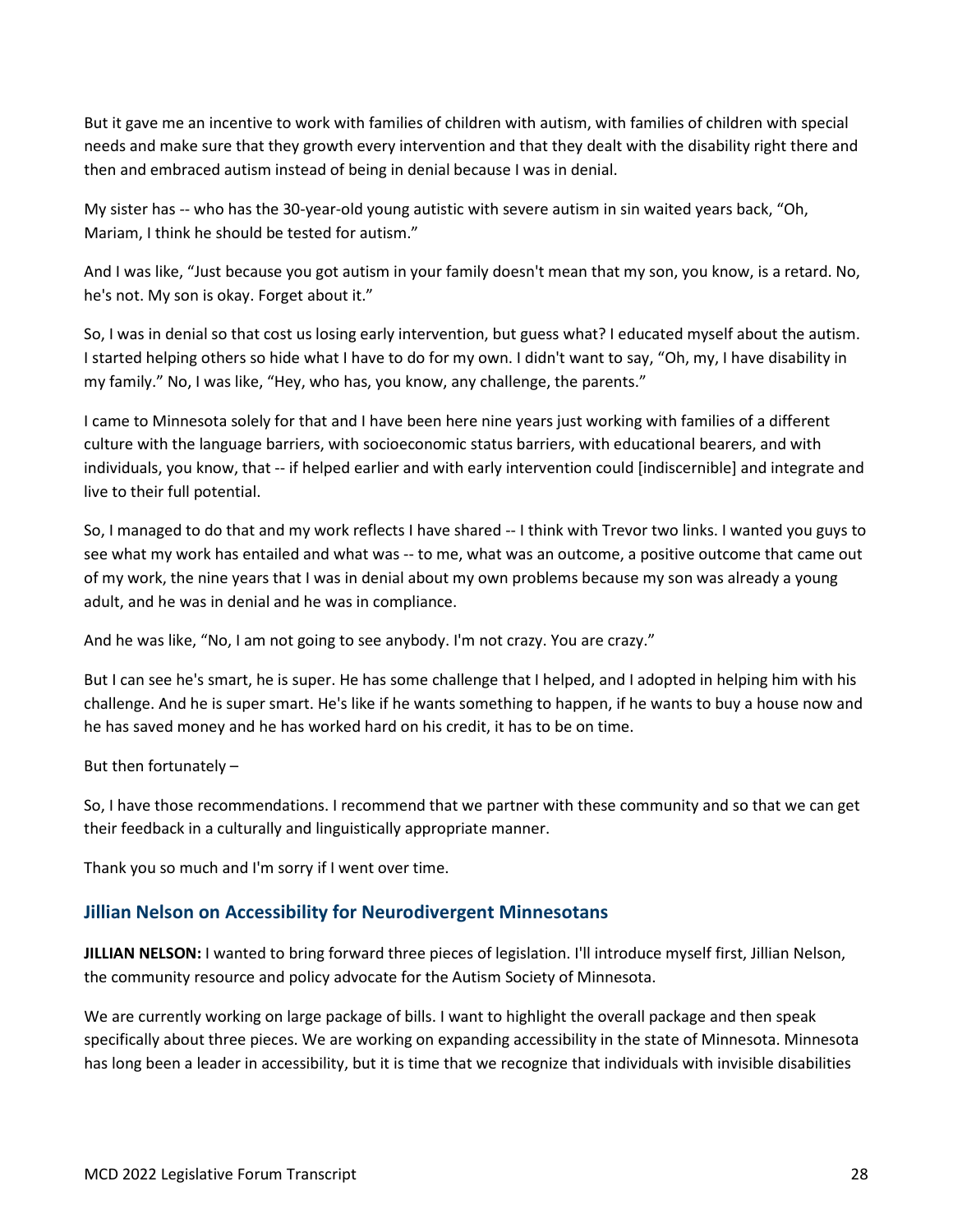have unique accessibility limits that are not clearly outlined as in the Americans with Disabilities Act as that those with physical accessibility needs.

So, we're bringing forward a package that includes grants for public spaces, public courtroom bills, plain language bills that will all focus on expanding accessibility for all Minnesotans with all different types of disabilities.

One of those bills I'm going to speak to is our special education parent accessibility bill. Parents with disabilities face unsurmountable barriers in requesting accessibility accommodations through the IEP process. When this is brought to MDE or the Minnesota human rights commission, parents are often greeted with, well, with We need documentation that you followed the policy and procedure to request accommodations.

Unfortunately, at this time, there is actually no policy or procedure in how to request accommodations, as a participate in the IEP process. So, with the help of Representative Freiberg, we put together some policies and procedures on how parents can request accommodations in the IEP process, and we're hoping to move that bill forward with hearings in the House and the Senate and hopeful passage this coming session.

Under the encouragement of Senator John Hoffman, I have been working with Minnesota Disability Law Center, the Autism Senate Council, as well as a number of other organizations, to look at reforming rates for Medical Assistance for Employed People with Disabilities. These rates have not been adjusted in many, many years, and right now, they do provide a barrier for employed people with disabilities to access Medical Assistance, and in many cases, may actually be keeping people with disabilities out of the workforce for fear of losing their benefits or not being able to maintain employment with the high level of fees to access your services through this program. We're hoping that if we can reduce these fees, we can increase employment in the disability community, which can hopefully help with some of our greater workforce crisis by getting people with disabilities back into the workforce while still being able to maintain their benefits.

And then the last bill I want to speak with is one very, very close to my heart. I've been working directly with the Disability Law Center to draft language regarding a task force. I have many people here, every story we've heard links back to the inaccessibility of our disability county and state services. And a person living in Minnesota with a disability knows that accessing Medicaid, accessing a waiver, accessing anything that relates to your disability through the county and state services is One of the less accessible systems that exist in this world.

I'm a firm believer that disability services should in fact be the most accessible system we have in any government system. So, Disability Law Center and I are moving forward with legislation that will propose a task force be assembled to look at the accessibility of all state and county disability services, as well as launch a number of different pilot programs to test out different solutions for accessibility so that we can move forward in making legislative changes and departmental changes to make sure that things like waivers, things like Medicaid, things like the Smart process, things like the MnChoice process are the most accessible systems so that the payment with disability that need services are able to get services.

With that I feel like I covered a whole lot of information. But that's what I wanted to share. If anyone has any questions or information or if any representatives or senators listening to want to join us on this work, feel free to reach out to us at the Autism Society of Minnesota. We are happy to work together to make the most accessible Minnesota possible.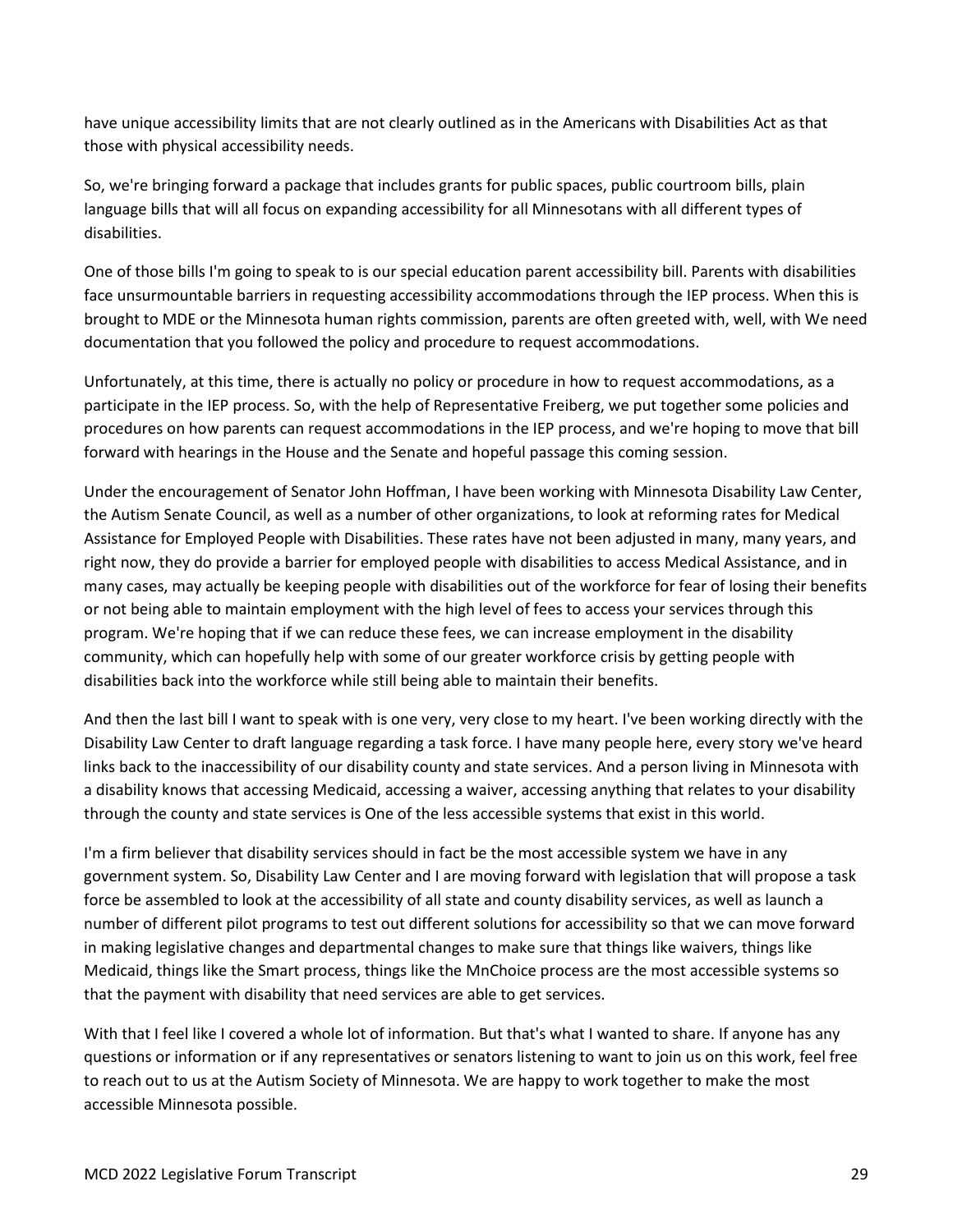## <span id="page-29-0"></span>**Damion Lievstad on Homecare Workers**

**DAMION LIEVSTAD:** Thank you for having me. My name is Damion Lievstad. I currently liver in Plymouth out with my parents. I was born with a neurological disorder called Spinal Muscular Atrophy, and I've been in a wheelchair since I was ten years old.

Subsequently, I've been using home care services since I moved to Minneapolis in 1992. Well, not just in Minnesota but nation-wide. The shortage has a tremendous impact on those of us who rely on home care services, as it inhibits our ability to experience the sense of security or stability in our lives that most people take for granted.

Due to our inability to hire and retain quality home care workers, we know our health safety and needs will not be consistently met. Without this basic expectation, it's difficult to know what next week, next month or certainly what the next year will look like. It makes it impossible to plan for a paid job, planning event with family and friends, or get involved in our communities.

After all, simply surviving becomes our primary task. While I've been blessed with [indiscernible] family…The time, energy and challenges are finding workers-for me and thousands of other people with disability can be really vulnerable, burdensome and a time with little hope.

Yet, I am confident if we work together on services together, as people rely on services, people providing services, people coordinating service and with our family and friends, the future can be amazing for all of us.

To do so, however, we must be willing to talk openly and listen intelligently to people who use and rely on these services.

The workers in the profession in order to increase our -- in order to increase workers coming into the workforce. I believe there are several things the state can do. One is to create a college tuition credit program. This credit program for those who want to go to college could get a tuition reimbursement by working in home care. This would not only bring people into the home care field, it would also provide equity for other people who cannot afford college or a means to do so. Currently, Representative Clevorn of District 44A has HF 338, which is a bill to set up a program for that.

Another program would be a student loan payback program. After graduation, majority of students who were home care workers during college move on and find odds full-time jobs. Without the life-sustaining support that I require.

Similar to the college version, this would create, encourage students to continue to work in home care industry and provide care to elderly and disabled Minnesotans while -- making college more affordable to those who otherwise could not attend.

Another thing they could do is create a tiered-wage system for PCAs. Most PCAs start out making the same wage as someone who's worked five, ten or 15 years as a caregiver. We need a tiered system that will pay PCAs more that have worked longer and developed more skills.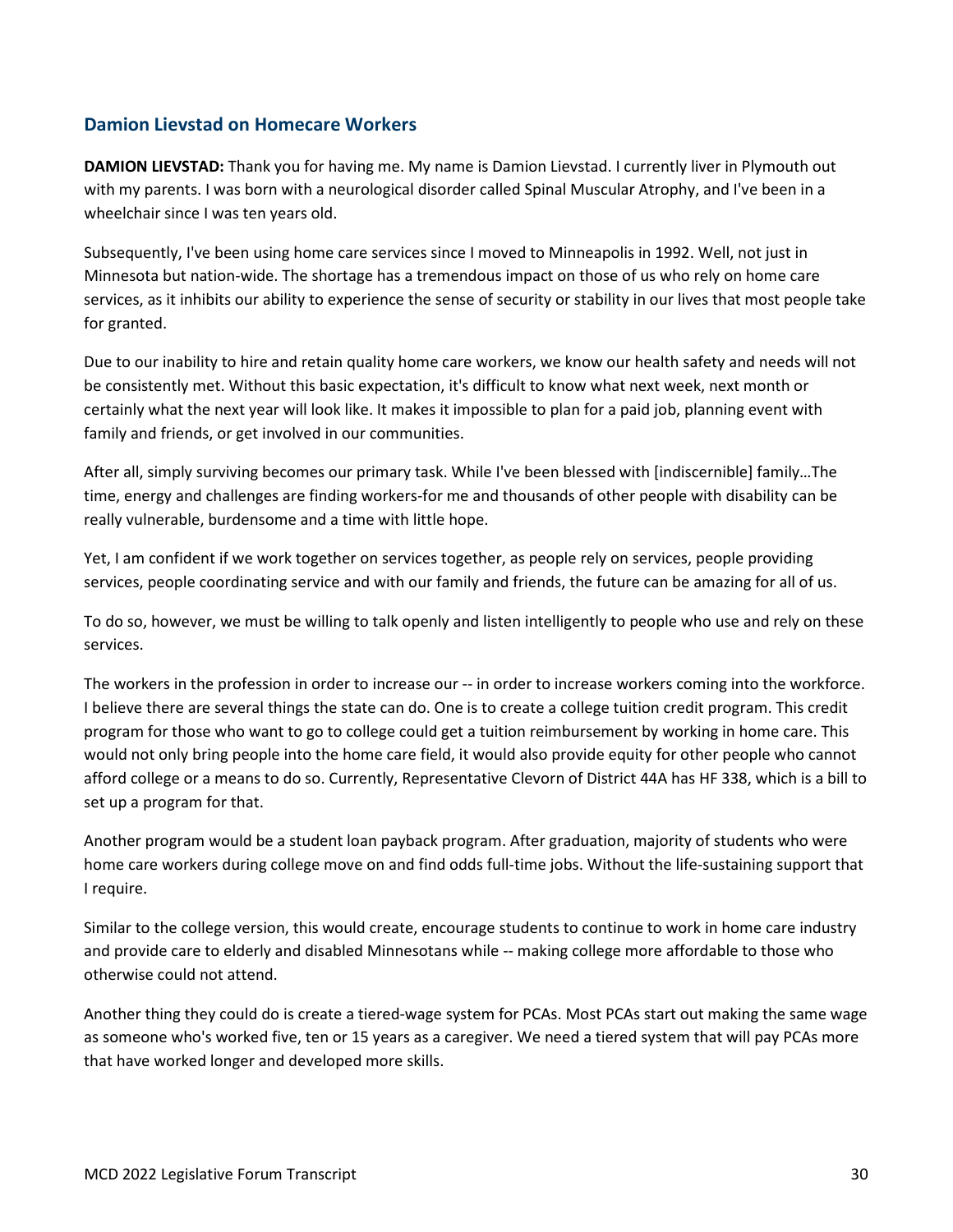Health care will allow home care workers the ability to -- health care like MnCare for someone working in home care, even part time, to be able to get affordable insurance. Currently due to low wages, many home care workers have two to three care jobs which then puts them over the income limit to qualify for subsidized health care.

Currently if you have over ten hours your PCA is paid 7.5% more. But we need to make a tiered system so that our clients with greater needs can receive more competitive waivers and change the system so that high needs clients have the ability to attract and retain quality home care workers.

Thank you.

## <span id="page-30-0"></span>**Lisa Juliar on Covid Policies and Disability**

**LISA JULIAR:** Hi, thank you. Thank you for having me and allowing me to share just a small part of my story.

For the last 20 years, I have been an advocate for inclusion both in education and in health care. For the last decade, I've worked as a patient and family engagement specialist, working towards safety in all settings of health care.

I would just like to share a bit of my story because for the last two years, my son has essentially been excluded from society. And I would like to just share it and hopefully there will be some changes coming in the future.

As we know, there was distance learning, my son has a chromosome disorder and is nonverbal. He was not educated for a full year because he is not able to learn in a virtual setting. He is not able to talk because he has some low muscle town in his face and so he drools. That means that he is not able to safely wear a mask without feeling like he is drowning.

In the last year, he has been denied urgent care when he slammed his finger in the car door and was pleading and had been in pain because he couldn't wear a mask. He was not allowed to come to speech therapy because he was not able to safely wear a mask. He has shunned from restaurants. He has been kicked out of movie theaters. He has been disrespected. He has been made fun of. I have been accused of not caring for our community and told to keep him home until the pandemic has passed.

I understand that this is not the mainstream narrative that everybody clings to, but this is important as a person with a disability. I have never in my wildest dreams imagined that he would be so discriminated against, shunned, and excluded from society as he has in the past two years.

He has not seen his social worker for two years. He has not been able to access vocational rehab. He is 20 years old, he has very limited time. He has decreased his reading exponentially. He is depressed. He has not seen his friends.

This is a tragedy. and it is not meant  $-$  it is not okay to  $-$ 

And now, and now we are going to put more mandates out there and exclude him further.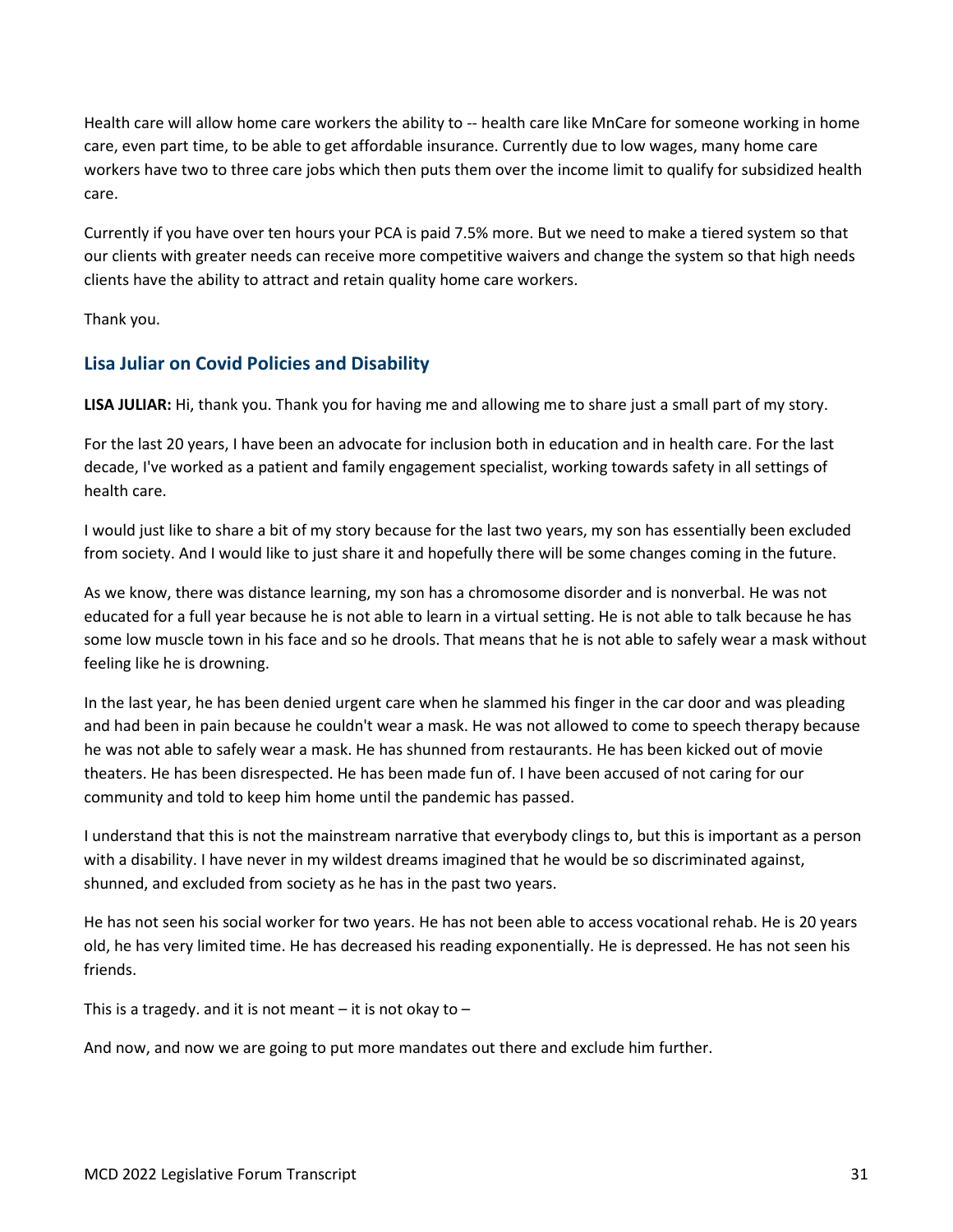I want to say to any legislators, any leaders that if you are not paying attention to people that cannot safely adhere to these mandates, you are part of the problem.

Owes a gentle, kind soul who loves people. He also relies on facial expressions to communicate, so at times, I have taken my mask off to communicate with him. He touches my face, he brings himself closer to me. I am his only connection sometimes to society. And I've been yelled at because my mask is below my nose.

I am shaking right now, I am sad but there is no reason that we should come to this as a society. He is not a leper who should be shunned and not allowed to participate in all the things that you all participate in, that everybody around him participates in. This is a tragedy that needs to be looked at.

Thank you very much for your time.

## <span id="page-31-0"></span>**Karen Larson on Direct Support Professional Crisis**

**KAREN LARSON:** Thank you very much. I'm sitting her crying. I would my agenda, everything all ready to go, and Lisa you blew me out of the water, Lisa, thank you very much. You guys got to understand, when you hurt a child, you better watch out because mom is coming full force.

My son is 34 years old, and we've had to fight every fight between education, between medical issues, between just getting the services we need. It's really important.

I was so proud and happy to hear, that you all want to hear stories, right? Well, hearing them and making action on it are two different things. We need you to hear. We need you to listen, we need you to understand. You don't walk in our shoes. You don't know what it's like to get doors slammed in your face and if you do, thank you, but most folks don't know that because they don't walk this road we walk. They don't know how hard it is.

We have -- I've been fighting for 34 years, and things just are getting worse now, you know. We thought we were -- Minnesota was doing really good I thought I would never hear this in the State of Minnesota again.

The main reason I raised my hand is up until the point I raised may hand, we didn't talk about the direct support professional crisis we have; and thank you, Damion, for covering that issue. Thank you for everybody else for covering that issue.

You know, people are sitting in their chairs all night and not getting to bed because they don't have staff to put them to bed and they don't have staff to get them out of bed. People are not going to work because there's nobody there to support them at work. You can't put people to work if you don't have the supports there for them to work, period.

You have to watch where the funding is going. You funded PCA. Awesome, PCA, awesome, thank you very much. But there are other support workers like DPSed out there that did not get a raise, did not get the funding they need.

And I want to talk about a provider aspect. I'm not a provider. I don't work for a provider but I'm telling you right now there's doors closing everywhere in Minnesota. There's group homes shutting down houses and moving people to a strange neighborhood. Pack up your house now, you have to move to Minneapolis because there's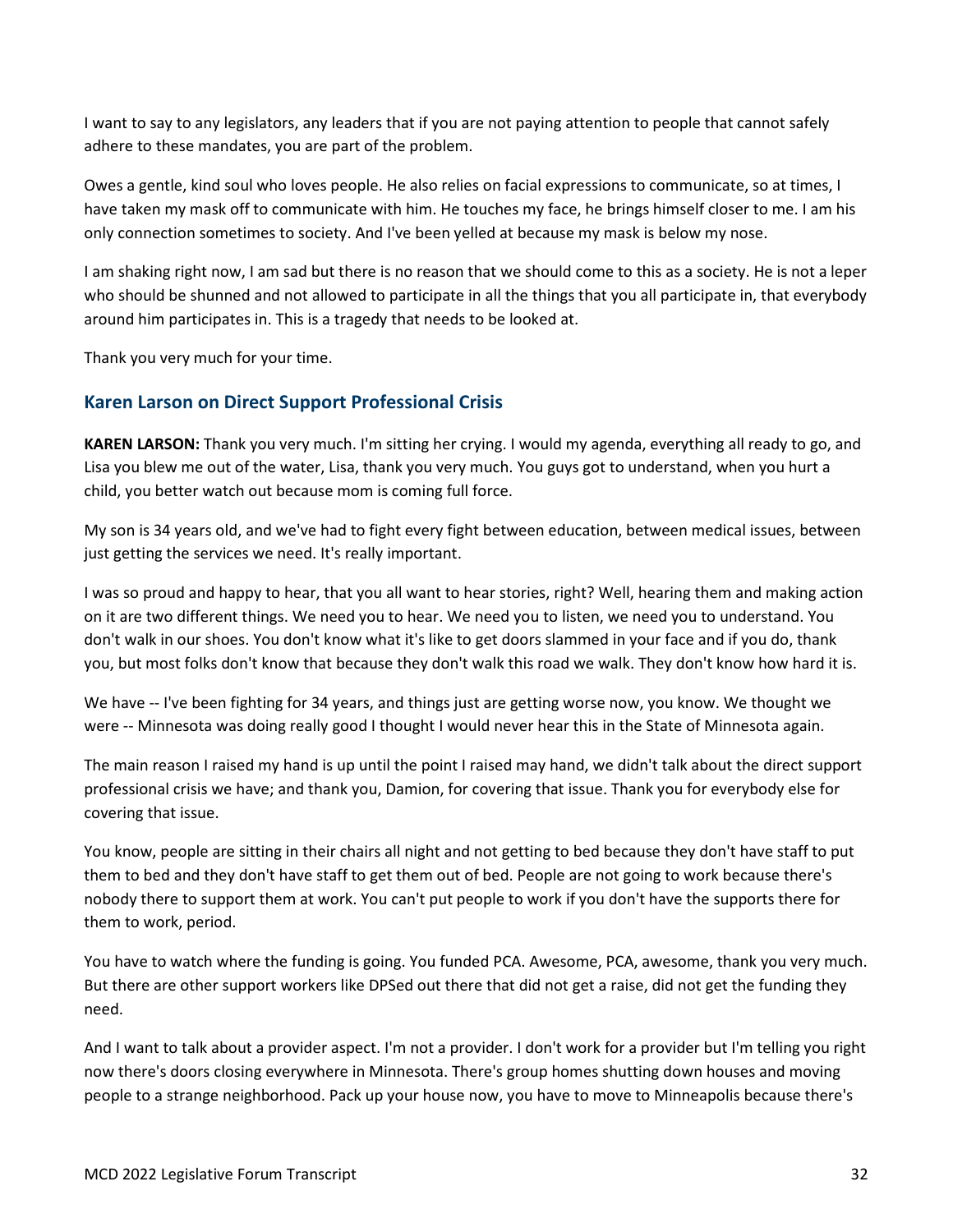no house here for you. Changing the person's whole atmosphere, environment. They know where the local grocery store was, and now they don't because they moved to Minneapolis, and they know nothing about that community.

Now folks are stuck at home, no job, no communication, no community involvement, no socialization. Talking about shunning, because that's where we're headed and it's happening every day, an employer that's been around forever and ever said if I lose one more DSP, I'll have to shut my doors and they've been around forever and it's happening every day. This is not a crisis anymore, you guys, we're moving into emergency care needed now. We need to do something. And if you need more information, the University of Minnesota ICI has tons. You want stats to support the stuff that I'm talking about passionately, Amy's got the stats. We just need to pass legislation so folks get what they need, and shunning folks is not happening.

We've worked really hard in Minnesota to hold that up and make a wonderful Minnesota for everybody. Let's don't go backwards. Let's make it better. Let's be number one again. Thank you.

## <span id="page-32-0"></span>**Roger Day on ADA Violations**

**ROGER DAY:** First off, I want to congratulate and thank everybody who's helped create this event and everybody who's participating in it to make it what it is. This is really a fantastic thing, if there's anything that I really want to drive home is that more of all of this good work will be great, and so my message is, I like the progress and the passion that I see, and I want to compliment everyone on following their passions.

In my early 30s, I was disabled by Minnesota's government in general and its judiciary in particular, and so I have PTSD from governmental and judicial abuses, and so I've got a bit of a unique disability. My disability only really shows up when I deal with government to try to overcome the abuses, and I developed a government phobia, frankly. And so, it makes it very hard to take political action to try to address the cause of my disability which is political activity.

Really hateful political activity on the part of certain individuals in positions of power. I'll leave it at that, but I suffer from a number of legal challenges, and I have turned to the Minnesota Disability Law Center over the years for help with those challenges, and the Minnesota Disability Law Center just doesn't have the resources to be of enough help to me. I've gotten a little bit of help from the Disability Law Center, but it hasn't been nearly enough, and I've had to go into state and Federal court on my own and the State of Minnesota who I've been trying to bring to justice has let its lawyers put up differences, such as sovereign immunity from the ADA.

And so, I've tried to sue the State of Minnesota for ADA violations, and the State of Minnesota has tried to get out of them, and I think that's atrocious. That the state of Minnesota allows the state Attorney General to make arguments that the state should get out of ADA violation litigation.

So, it's a mess. I think the legislature should look very hard at what the Attorney General's office does, and I think the Disability Law Center could be a big help with that. So, the one thing the legislature could do is provide a lot more funding and direction for the Disability Law Center and can also look directly at what Minnesota does within disability litigation. Because Minnesota does not play fair and state and Federal judges actually go along with the dishonesty of the Attorney General's office.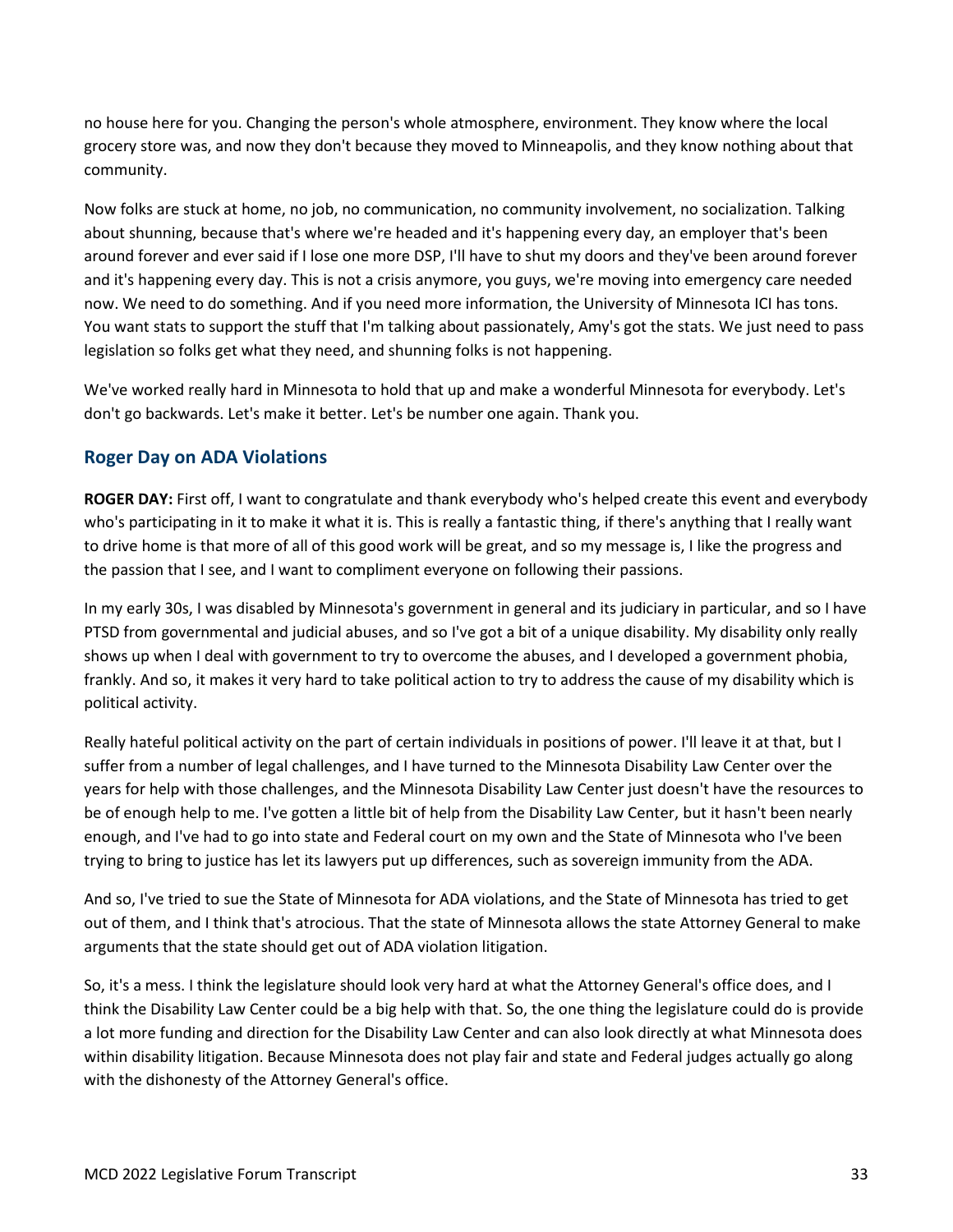And so, we've got a serious problem with judicial corruption and with a state Attorney General's office that is not working for the people but is actually working against the people.

So, again, keep up the good work. This is a really great community, and I think we've got a lot of work ahead of us. The pandemic has created new challenges, and I see people rising to those challenges, and it's really wonderful. So, let's keep meeting and keep working.

Thank you.

## <span id="page-33-0"></span>**Pat Lang on Parenting a Child with a Disability**

**PAT LANG**: My name is Pat Lang. I am the parent of a very, very medically fragile child. I am also the coordinator for the health information center at the PACER Center, so I've been –

I've had the privilege of working with Senator Hoffman and Senator Abeler who so graciously help us fight the fights. My concern now is my daughter is -- and I thank you, Damon, who gave great, great ideas about how to help the workforce shortage.

My daughter requires 24/7 nursing care. It's not a shift at night. She gets treatment, she's completely dependent on machines. She's on a vent, on a feeding tube. She has a should not, ice diabetic. Many, many things. She can't move on her own and she requires home care nursing.

All of that has been justified by the services that she's supposed to receive. But there is a home care nursing shortage. The home care nursing shortage is horrendous, and there are ways to think out of the box to pay these women and men that work in this industry. There are things like Damon mentioned, education reimbursement, gas cards. There are ways that you could have a tiered payment depending.

My child, you can't sleep as I mentioned. She gets over 68 immediate passes a night. She really could be in a hospital.

When I have -- I've gone 72 hours without sleep because I'm working as well as -- so I can pay taxes, and I am doing the medical care of a nurse when I don't have a home care nurse.

It is something that needs to be addressed. They need to have access to insurance, as well, so that they not only can do the job they want to do in the homes like mine, but they get a fair pay.

They work harder because they're alone, and they should have the health care benefits and be able to get those and have a good wage.

One of the things that also happens, and we did have a bill in front of the legislature is -- legislation and that is once we get a home care nurse, the school sometimes -- now my daughter is past that, but I fight for that where the school says, "Oh, no. We don't want your home care nurse to come to school with your child."

Well, wait a minute. When that home care nurse can't go to school with that child, that the State says needs her, that the doctors say needs her, that nurse is going to go find employment somewhere else and there we go.

That family loses a nurse again. We can't continue, too, in this state, to be like this.